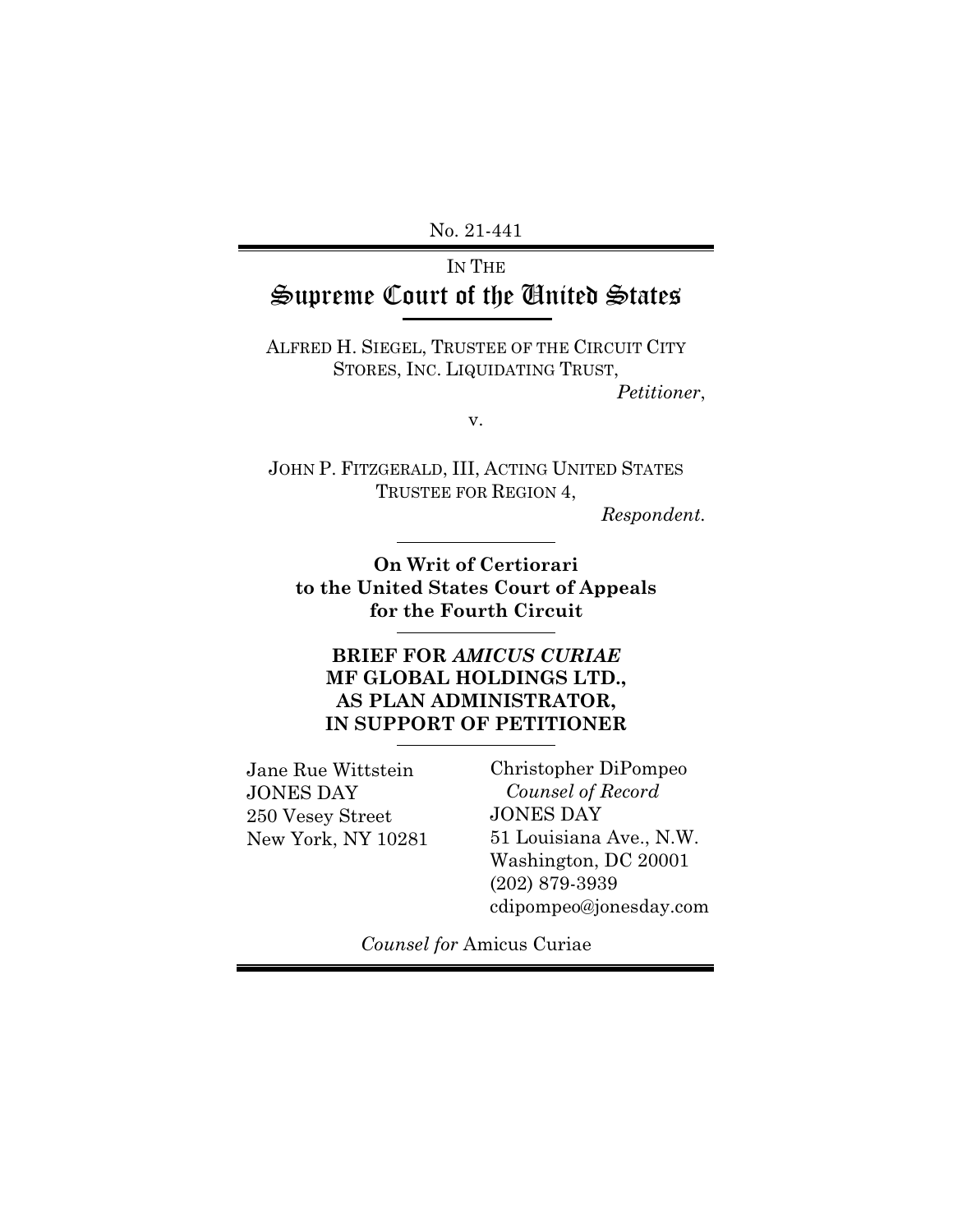### **TABLE OF CONTENTS**

|                 | Page                                                                                                                                           |
|-----------------|------------------------------------------------------------------------------------------------------------------------------------------------|
|                 |                                                                                                                                                |
|                 | INTEREST OF AMICUS CURIAE 1                                                                                                                    |
|                 | <b>INTRODUCTION AND SUMMARY</b>                                                                                                                |
|                 |                                                                                                                                                |
| I.              | THE 2017 ACT DOES NOT APPLY<br>RETROACTIVELY TO PETITIONER                                                                                     |
| $\mathsf{A}$ .  | The Court Should First Ascertain, as<br>a Matter of Statutory Interpretation,<br>Whether the 2017 Act Applies to<br>Petitioner and MF Global 4 |
| B.              | Courts Presume That Statutes                                                                                                                   |
| $\mathcal{C}$ . | The 2017 Act Contains No Clear<br><b>Statement That It Should Apply</b>                                                                        |
| D.              | The 2017 Act Operates<br>Retroactively When Applied To<br>Petitioner and MF Global 15                                                          |
|                 |                                                                                                                                                |

i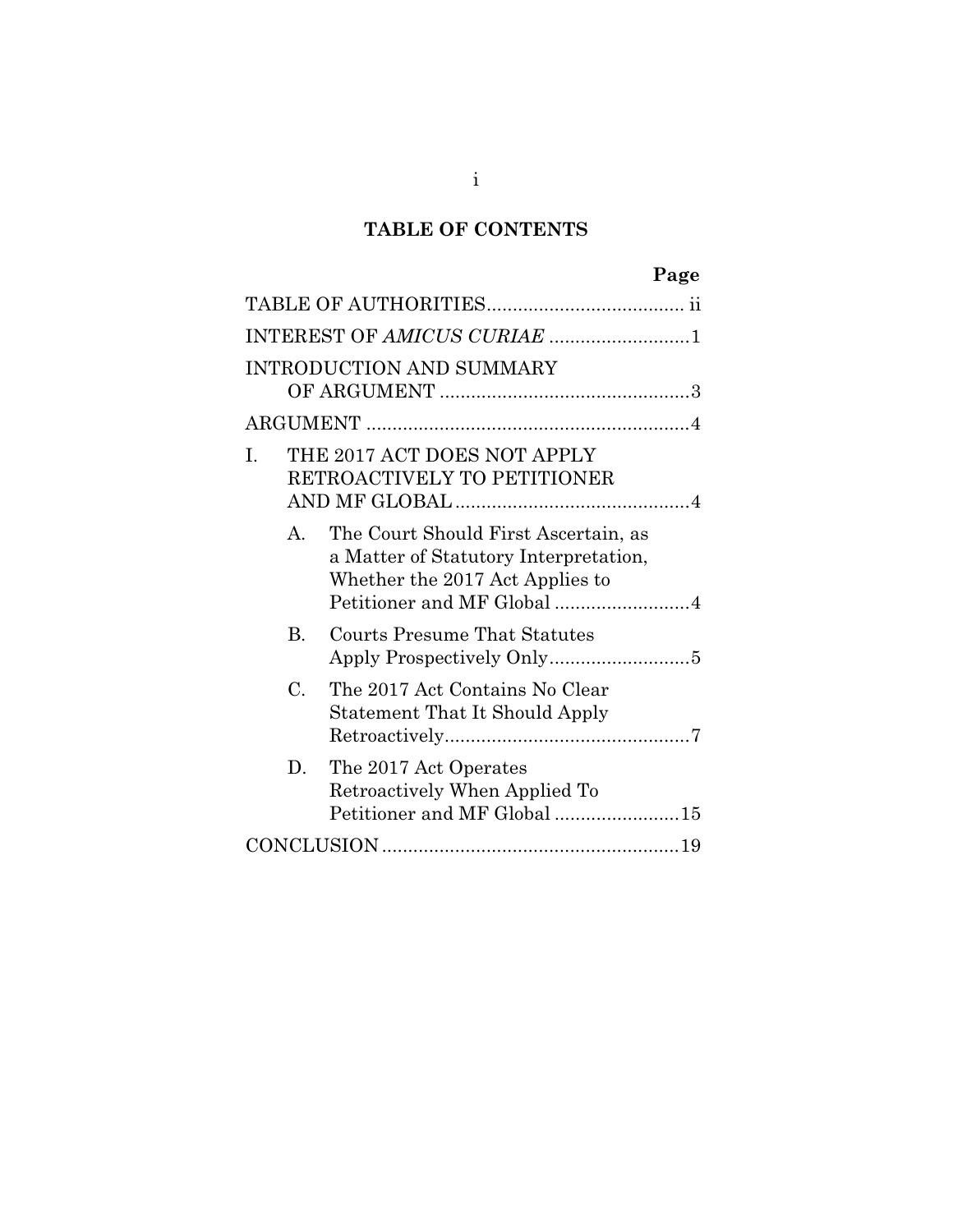### **TABLE OF AUTHORITIES**

**CASES**

## **Page(s)**

| Bowen v. Georgetown Univ. Hosp.,                                                |
|---------------------------------------------------------------------------------|
| City of Chicago v. Env't Def. Fund,                                             |
| Cranberry Growers Coop. v. Layng,<br>930 F.3d 844 (7th Cir. 2019)17             |
| Crowell v. Benson,                                                              |
| E. Enters. v. Apfel,                                                            |
| Edward J. DeBartolo Corp. v. Fla. Gulf<br>Coast Bldg. & Constr. Trades Council, |
| Eldred v. Ashcroft,                                                             |
| Garcia v. United States,                                                        |
| Gen. Motors Corp. v. Romein,                                                    |
| Hobbs v. Buffets, L.L.C. (In re Buffets, L.L.C.),                               |
| Hughes Aircraft Co. v. U.S. ex rel. Schumer,                                    |
| I.N.S. v. $St. Cyr$ ,                                                           |

ii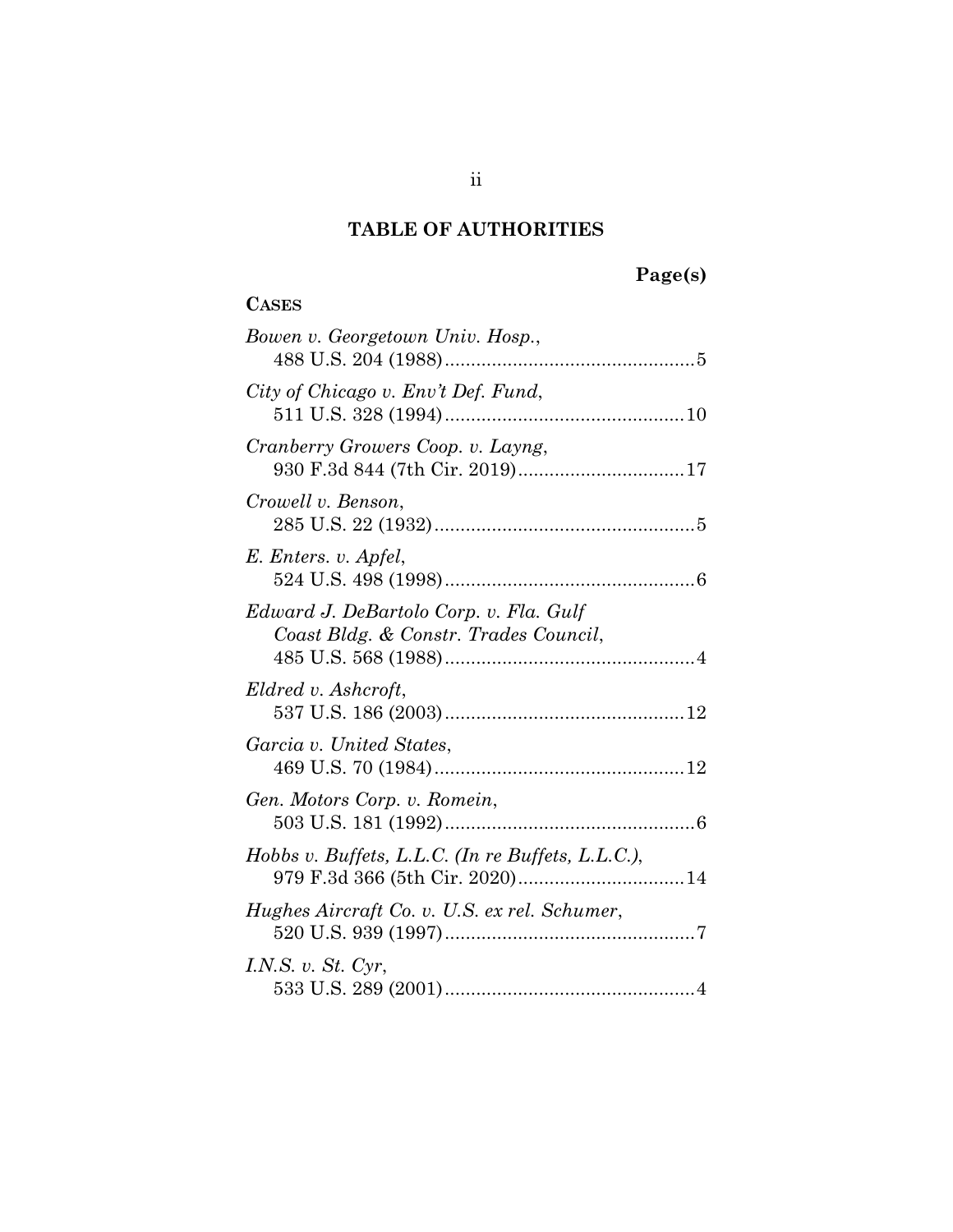### **TABLE OF AUTHORITIES**

### (continued)

| Page(s) |
|---------|
|---------|

| In re Burk Dev. Co.,<br>205 B.R. 778 (Bankr. M.D. La. 1997)17             |
|---------------------------------------------------------------------------|
| In re Clinton Nurseries, Inc.,                                            |
| In re MF Glob. Holdings Ltd.,<br>615 B.R. 415 (Bankr. S.D.N.Y. 2020) 1, 2 |
| Jama v. I.C.E.,                                                           |
| Jennings v. Rodriguez,                                                    |
| Keene Corp. v. United States,                                             |
| Landgraf v. USI Film Prods.,                                              |
| Lindh v. Murphy,                                                          |
| Martin v. Hadix,                                                          |
| St. Angelo v. Victoria Farms, Inc.,                                       |
| Thornburg v. Gingles,                                                     |
| USA Sales, Inc. v. Off. of U.S. $Tr$ .                                    |
| Vartelas v. Holder,                                                       |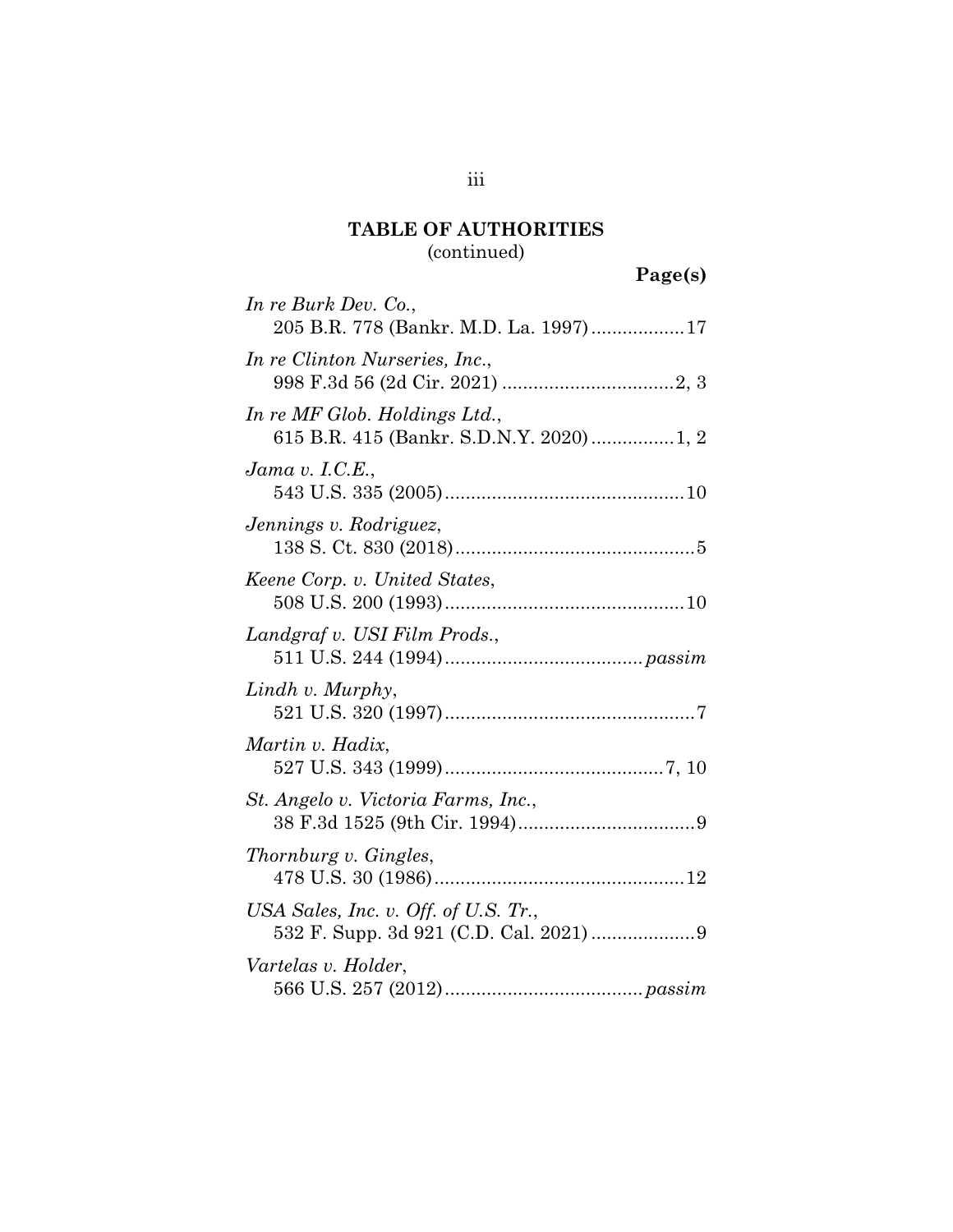# **TABLE OF AUTHORITIES**

(continued)

**Page(s)** 

### **STATUTES**

| Bankruptcy Judgeship Act of 2017,         |
|-------------------------------------------|
| Pub. L. No. 115-72, 131 Stat. 1224 passim |
|                                           |
|                                           |
| $\Omega$ munn Armusanimus                 |

#### **OTHER AUTHORITIES**

| CBO Cost Estimate, H.R. 2266: Bankruptcy<br>Judgeship Act of 2017 (May 18, 2017) 12                             |
|-----------------------------------------------------------------------------------------------------------------|
|                                                                                                                 |
| Study: Filing Fees Should Remain Fixed,<br>32 Bankr. Ct. Dec. Weekly News &                                     |
| U.S. Department of Justice, UST<br>Program FY 2022 Performance Budget<br>Congressional Submission (May 2021) 13 |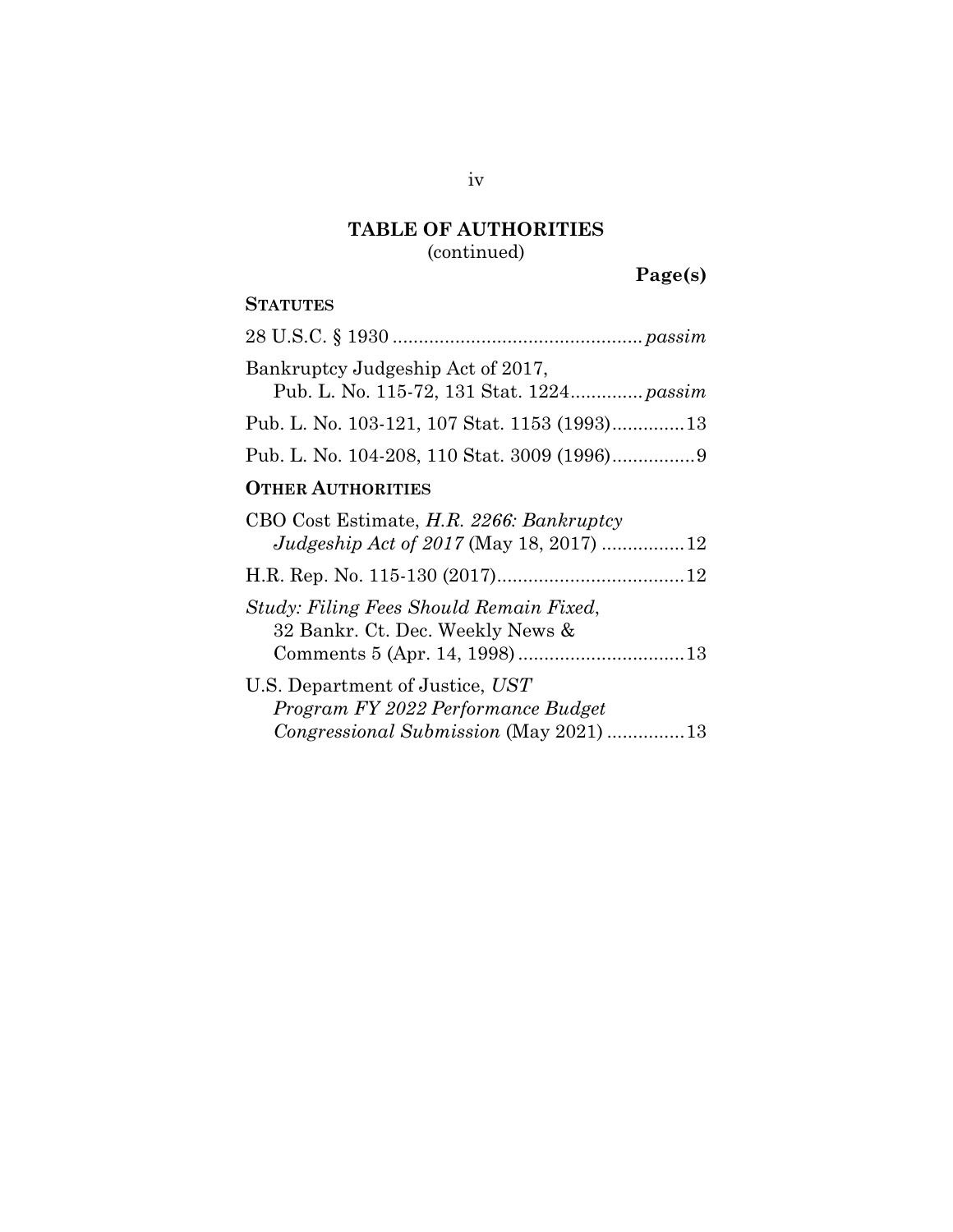#### **INTEREST OF** *AMICUS CURIAE***<sup>1</sup>**

*Amicus curiae* MF Global Holdings Ltd. is the Plan Administrator ("MF Global") in the jointly administered chapter 11 cases of MF Global Holdings Ltd. and certain affiliates under a Plan of Liquidation confirmed in April 2013. *See* ECF No. 1382, *In re MF Glob. Holdings Ltd.*, 615 B.R. 415 (Bankr. S.D.N.Y. 2020) (No. 11-15059-MG). Like Petitioner, MF Global is winding down its assets under a plan confirmed years before the 2017 Act was passed and was subjected to a substantially higher quarterly fee regime under the 2017 Act than if its cases were pending in a BA district.2 Since 2018, MF Global has incurred over \$1 million more in quarterly fees than a similarly situated debtor in a judicial district where the increased fees did not apply.

MF Global, like Petitioner, has also challenged the application of the 2017 Act's quarterly fee regime to its chapter 11 case. MF Global has raised the same argument presented here, that the 2017 Act violates the uniformity requirement of the Bankruptcy Clause. In addition, MF Global has also asserted several other arguments against application of the 2017 Act, including that (i) both as a matter of statutory interpretation and of core constitutional principles, the increased fee schedule imposed by the 2017 Act should not apply retroactively to debtors like MF

<sup>1</sup> All parties have consented to the filing of this brief. No counsel for any party authored this brief in any part, and no person or entity other than *amicus* or *amicus*'s counsel made a monetary contribution to fund its preparation or submission.

<sup>2</sup> Capitalized terms not defined herein have the meaning set forth in the Brief for the Petitioner ("Petitioner's Brief").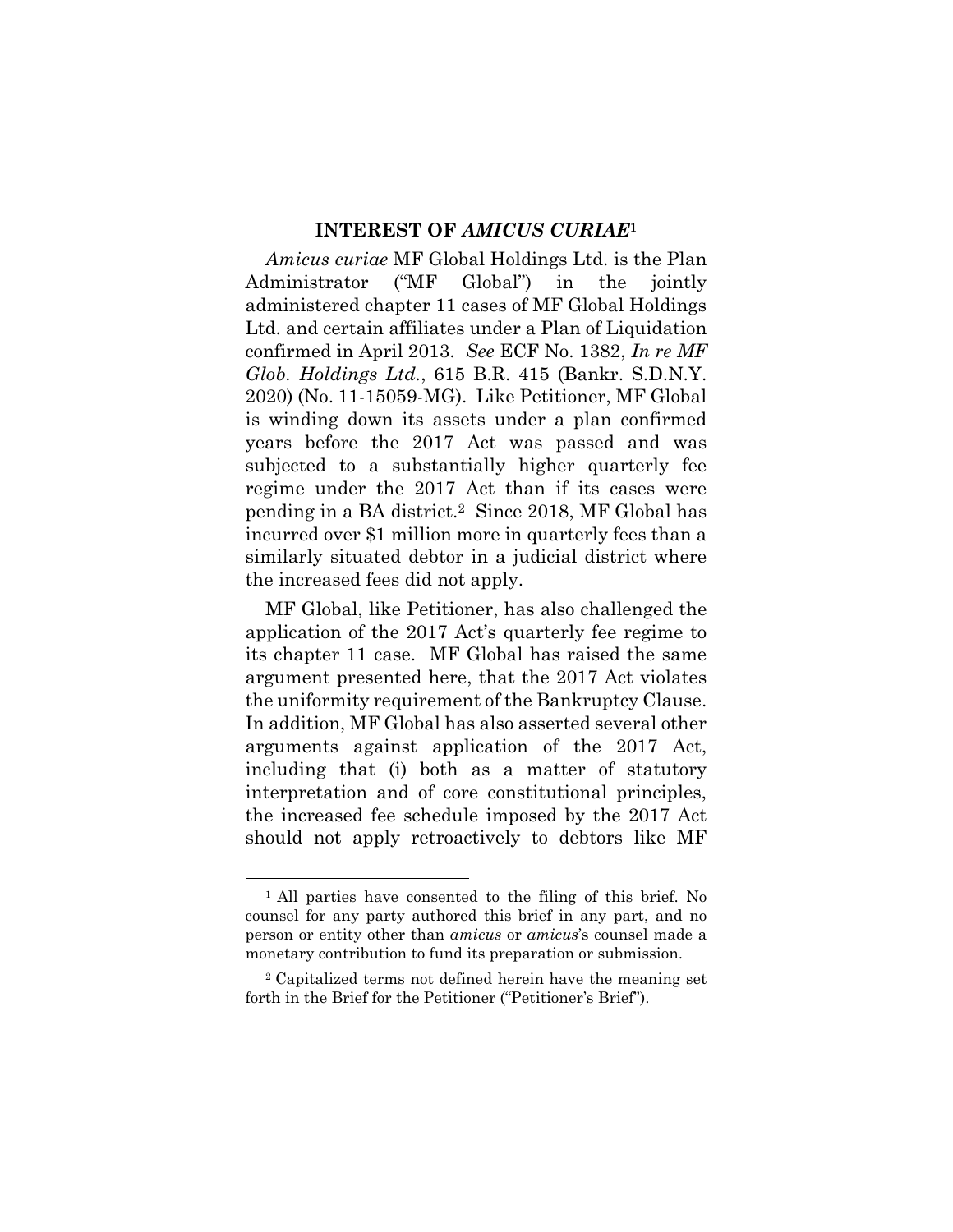Global whose plans were confirmed before its enactment, and (ii) that the 2017 Act amounts to an excessive user fee in violation of the Takings Clause because it requires a tiny fraction of chapter 11 debtors to pay for substantially all of the budget of the UST program.

MF Global's challenge to the 2017 Act is currently pending in the Bankruptcy Court for the Southern District of New York, having been remanded to that Court by the Second Circuit following the favorable decision in *In re Clinton Nurseries, Inc*., 998 F.3d 56 (2d Cir. 2021), *cert. pending sub nom Harrington v. Clinton Nurseries, Inc.*, No. 21-1123 (U.S. Feb. 14, 2022).3 *See In re MF Glob. Holdings Ltd.*, 615 B.R. 415 (Bankr. S.D.N.Y. 2020), *vacated and remanded*, ECF No. 100, No. 20-3863 (2d Cir. Sept. 23, 2020). If this Court reverses the Court of Appeals' decision in this case, MF Global and other debtors similarly situated to Petitioner will also be relieved of the obligation to pay unconstitutionally higher fees than debtors in BA districts. Alternatively, however, if the Court upholds the 2017 Act under the Bankruptcy Clause, and declines to decide whether the statute was properly applied to debtors with pending cases, those challenges and appeals will still need to be adjudicated and may also eventually reach this Court. *See, e.g*., Petitioner's Br. at 11 n.4.

Accordingly, MF Global submits this *amicus curiae* brief in support of Petitioner and urges the Court to reverse the decision of the Court of Appeals.

<sup>3</sup> MF Global also filed an *amicus curiae* brief in *Clinton Nurseries*. *See* 998 F.3d 56 (2d Cir. 2021) (No. 20-1209), ECF No. 52.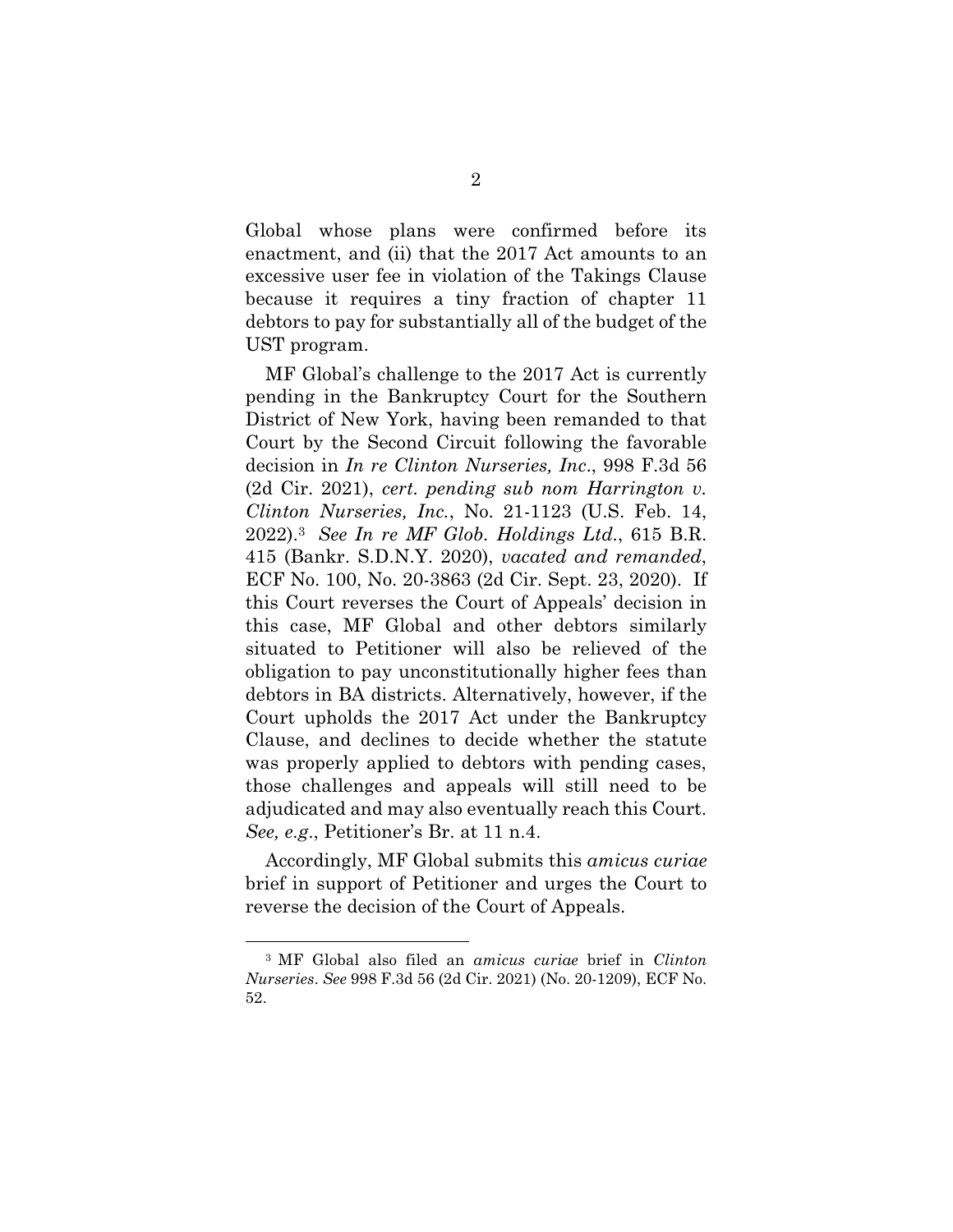#### **INTRODUCTION AND SUMMARY OF ARGUMENT**

This case concerns the applicability and constitutionality of the 2017 amendments to 28 U.S.C. § 1930(a)(6), passed as part of the Bankruptcy Judgeship Act of 2017, Pub. L. No. 115-72, § 1001, § 1004, 131 Stat. 1224, 1229, 1232 (the "2017 Act"). The 2017 Act dramatically increased the fees payable by chapter 11 debtors in some, but not all, federal judicial districts. The *Siegel* petition presents the question whether the 2017 Act violates the Bankruptcy Clause of the Constitution. For all the reasons stated forcefully in Petitioner's Brief and the Second Circuit's decision in *Clinton Nurseries*, MF Global agrees that the 2017 Act unquestionably violated the Bankruptcy Clause's requirement that bankruptcy laws be geographically uniform.

Yet under this Court's jurisprudence, before considering this constitutional question, the Court should first decide the predicate question whether, as a matter of statutory interpretation, the 2017 Act even applies to debtors like Petitioner and MF Global, whose cases were pending at the time of the 2017 Act's enactment.

Applying the Court's longstanding presumption against retroactivity pursuant to the test articulated in *Landgraf v. USI Film Products*, 511 U.S. 244 (1994), the 2017 Act should not be read to apply retroactively to debtors like Petitioner and MF Global. First, Congress did not "expressly prescribe[]" that the 2017 Act applies to pending cases. *Id.* at 280. The 2017 Act itself is silent about whether it applies to pending cases. And textual indications from other aspects of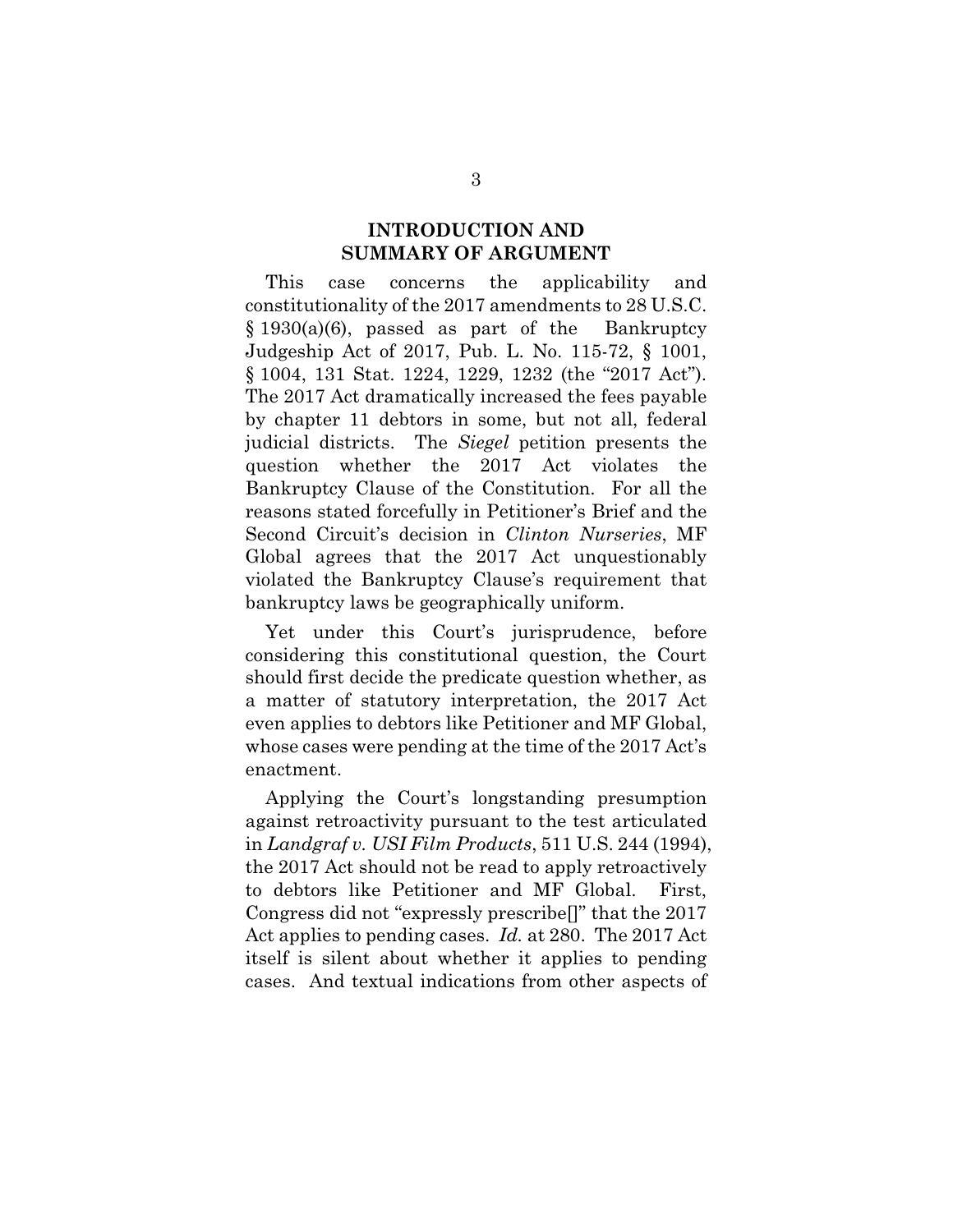the 2017 Act, as well as prior and more recent amendments to the quarterly fee statute, show that Congress knew how to make the 2017 Act expressly retroactive when it wanted to do so. Second, the law "operates retroactively" by significantly increasing the costs associated with pending debtors' decisions made long before to file a chapter 11 case and seek confirmation of their chapter 11 plans. Because statutes are presumed not to have a retroactive effect unless Congress expressly requires it, the 2017 Act should not be interpreted to apply to debtors like Petitioner and MF Global, and the Court of Appeals' decision should be reversed.

#### **ARGUMENT**

- **I. THE 2017 ACT DOES NOT APPLY RETROACTIVELY TO PETITIONER AND MF GLOBAL** 
	- **A. The Court Should First Ascertain, as a Matter of Statutory Interpretation, Whether the 2017 Act Applies to Petitioner and MF Global**

It is well-established that "where an otherwise acceptable construction of a statute would raise serious constitutional problems," the Court will "construe the statute to avoid such problems unless such construction is plainly contrary to the intent of Congress." *Edward J. DeBartolo Corp. v. Fla. Gulf Coast Bldg. & Constr. Trades Council*, 485 U.S. 568, 575 (1988); *see also I.N.S. v. St. Cyr*, 533 U.S. 289, 299–300 (2001) (same). Thus, "[w]hen 'a serious doubt' is raised about the constitutionality of an act of Congress, 'it is a cardinal principle that this Court will first ascertain whether a construction of the statute is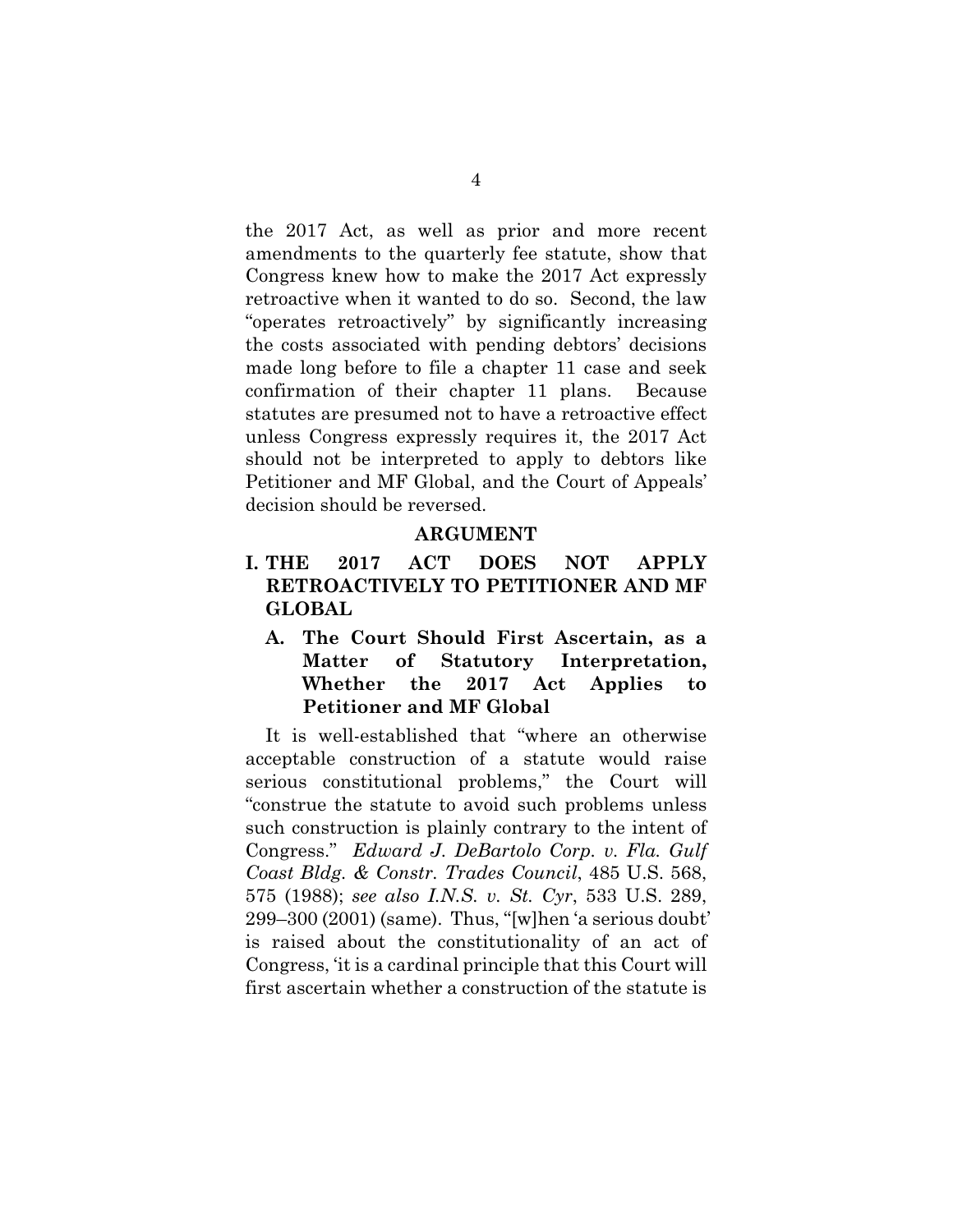fairly possible by which the question may be avoided.'" *Jennings v. Rodriguez*, 138 S. Ct. 830, 842 (2018) (quoting *Crowell v. Benson*, 285 U.S. 22, 62 (1932)).

This case, of course, raises such a "serious" constitutional question: Whether the 2017 Act imposed unconstitutionally non-uniform fees in contravention of the Bankruptcy Clause. Consequently, before analyzing that issue, the Court should first consider the predicate question whether there is a plausible interpretation of the 2017 Act by which the constitutional question could be avoided. *See id.* As explained below, such an interpretation is not only possible, it is *compelled* by this Court's longstanding presumption against retroactive application of new laws. And, indeed, such an interpretation is consistent with the decision reached by the Judicial Conference not to apply the 2017 Act's new fee schedule retroactively to already pending cases, but instead only prospectively to new cases filed after enactment.

#### **B. Courts Presume That Statutes Apply Prospectively Only**

It is a fundamental canon of statutory interpretation that "[r]etroactivity is not favored in the law . . . [and] congressional enactments and administrative rules will not be construed to have retroactive effect unless their language requires this result." *Bowen v. Georgetown Univ. Hosp.*, 488 U.S. 204, 208 (1988). "[T]he presumption against retroactive legislation is deeply rooted in our jurisprudence, and embodies a legal doctrine centuries older than our Republic." *Landgraf*, 511 U.S. at 265.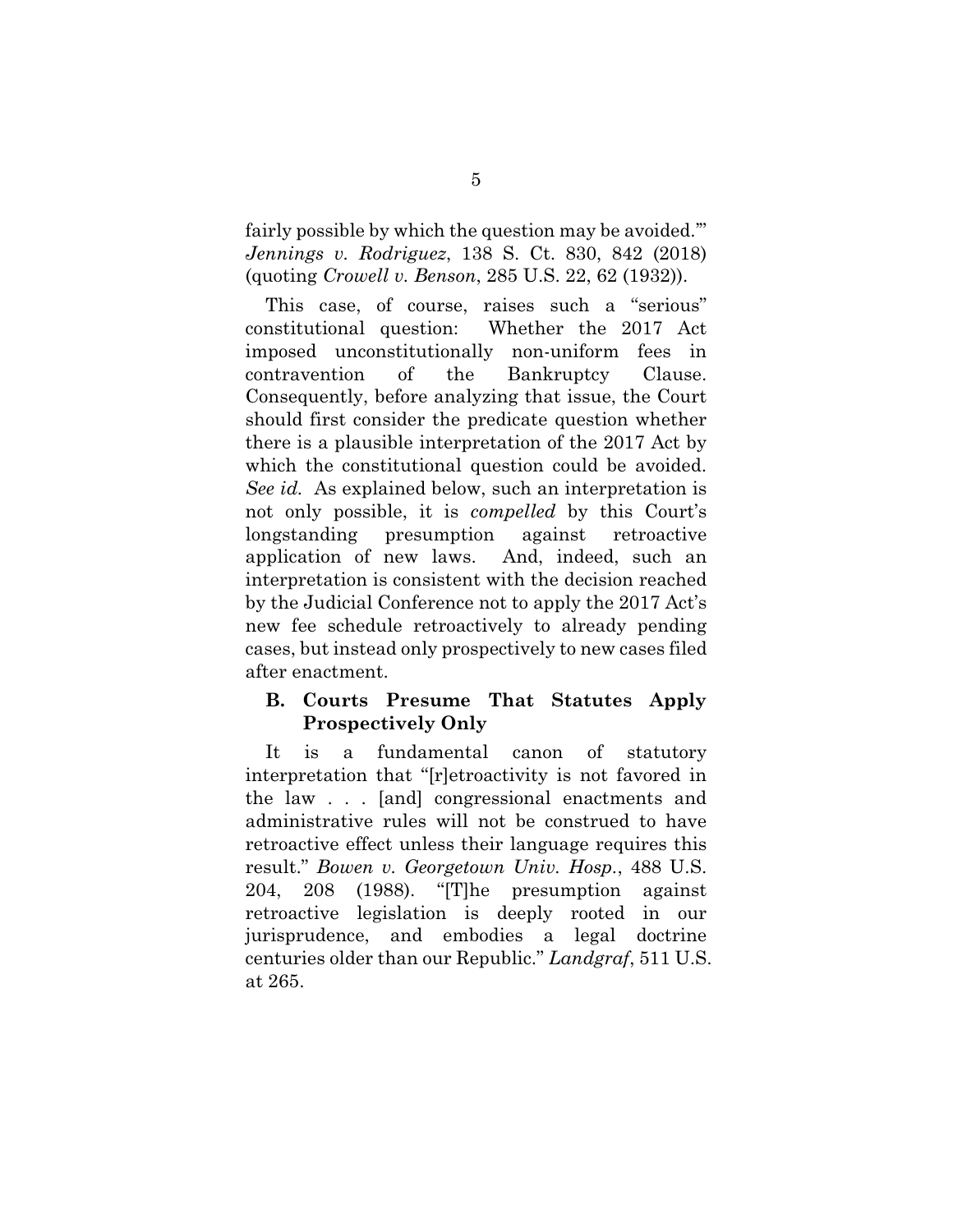Because "[e]lementary considerations of fairness dictate that individuals should have an opportunity to know what the law is and to conform their conduct accordingly," this bedrock principle of American jurisprudence works to ensure that newly enacted laws will apply only prospectively absent a clear legislative directive for retroactive application. *Id*.; *see also E. Enters. v. Apfel*, 524 U.S. 498, 533 (1998) ("Retroactive legislation . . . presents problems of unfairness . . . because it can deprive citizens of legitimate expectations and upset settled transactions." (quoting *Gen. Motors Corp. v. Romein*, 503 U.S. 181, 191 (1992))).

This Court has articulated a test for determining whether a law applies retroactively: "When a case implicates a federal statute enacted after the events in suit, the court's first task is to determine whether Congress has expressly prescribed the statute's proper reach. If Congress has done so . . . there is no need to resort to judicial default rules." *Landgraf*, 511 U.S. at 280. If Congress has not expressly prescribed the statute's reach, the Court must determine whether the law actually operates retroactively and, if it does, must apply the presumption against retroactivity. *Id*. at 269–70. Finally, no statute may be given an unconstitutional retroactive effect. *See id*. at 267.

When conducting this inquiry, the Court engages in a "process of judgment concerning the nature and extent of the change in the law and the degree of connection between the operation of the new rule and a relevant past event." *Id*. at 270. In this process, "familiar considerations of fair notice, reasonable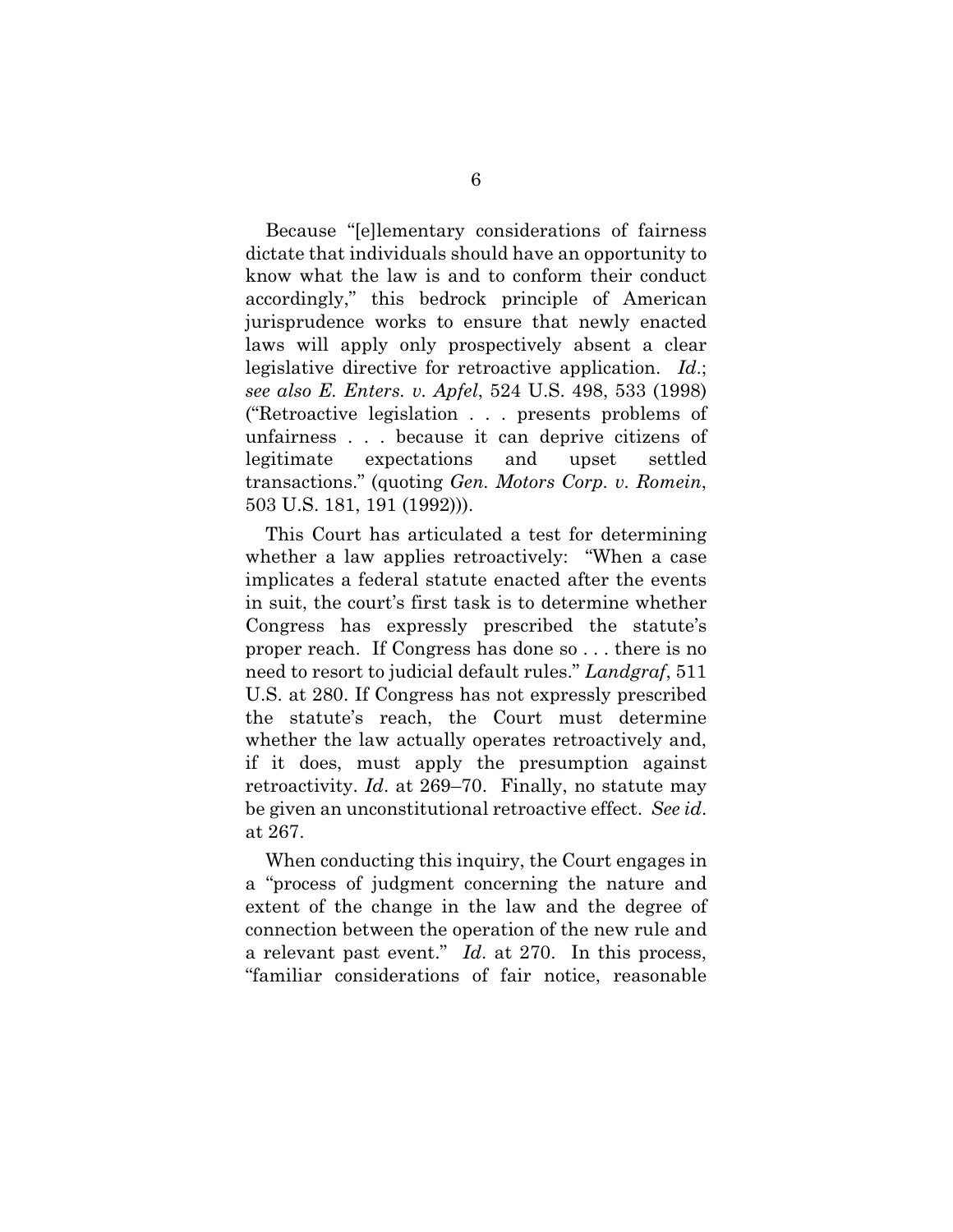reliance, and settled expectations offer sound guidance." *Id*.

Applying this analysis here, the 2017 Act fails both parts of the *Landgraf* test: it lacks a clear statement of retroactive intent by Congress, and it operates retroactively when applied to Petitioner and MF Global. Moreover, given the magnitude of the change, the 2017 Act has had a significant, adverse impact on all debtors, like Petitioner and MF Global, who had negotiated and confirmed plans of reorganization prior to its enactment. Therefore, this Court should find that the 2017 Act does not apply to cases pending at the time of its enactment, and certainly not to cases with confirmed plans.

#### **C. The 2017 Act Contains No Clear Statement That It Should Apply Retroactively.**

"Congress must speak clearly when it wants new rules to govern pending cases." *Martin v. Hadix*, 527 U.S. 343, 372 (1999) (Ginsburg, J., concurring in part and dissenting in part). Ambiguity in statutory language is not enough to find retroactivity. Rather, because "the only 'presumption' mentioned in [*Landgraf*] is a general presumption *against* retroactivity," *Hughes Aircraft Co. v. U.S. ex rel. Schumer*, 520 U.S. 939, 950 (1997), in order to make the 2017 Act retroactive, Congress must have used "statutory language that was so clear that it could sustain only one interpretation." *Lindh v. Murphy*, 521 U.S. 320, 328 n.4 (1997).

1. The 2017 Act's language does not meet that heightened threshold. Rather than expressly making the new fee regime applicable to pending cases, the 2017 Act simply stated that it applied to "quarterly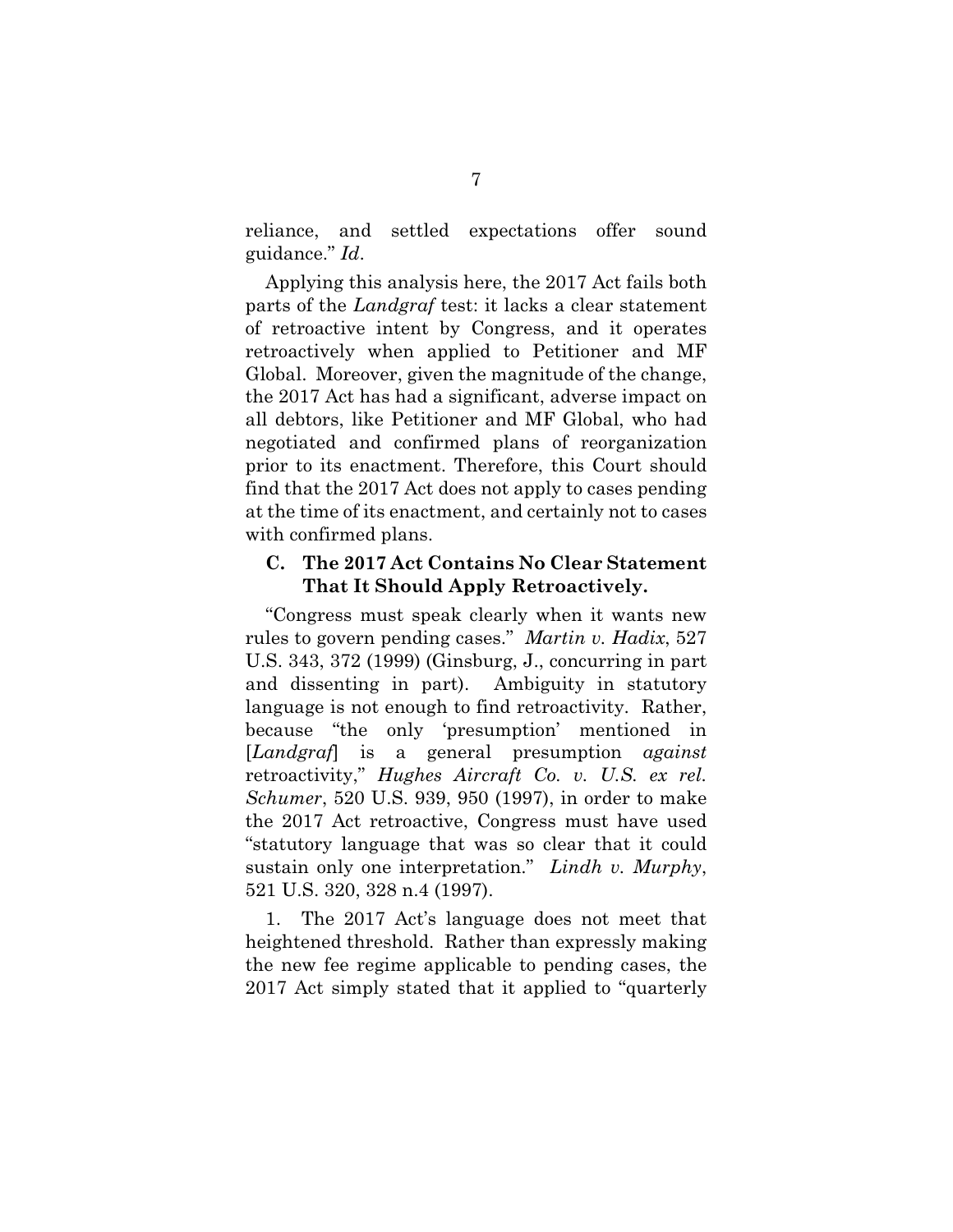fees payable . . . for disbursements made in any calendar quarter that begins on or after the date of enactment of this Act." Petitioner's Br., App. at 2a. But as this Court recognized in *Landgraf*, "[a] statement that a statute will become effective on a certain date does not even arguably suggest that it has any application to conduct that occurred at an earlier date." *Landgraf*, 511 U.S. at 257.

The 2017 Act is simply silent about its application to cases *pending* at the time of its enactment. Indeed, the 2017 Act's silence is striking when compared to other provisions of the 2017 Bankruptcy Judgeship Act, earlier amendments to section 1930(a)(6), and even the 2021 Act's new fee schedule, all of which contain *express* statements applying the changes to pending cases.

For example, in the section of the 2017 Bankruptcy Judgeship Act *immediately following* the section enacting the 2017 Act, Congress clarified the rules applicable to the discharge of certain governmental claims in chapter 12 cases. *See* Pub. L. No. 115-72, § 1005, 131 Stat. at 1232–34. In that section, Congress expressly identified the cases in which the amendments would apply: "The amendments made by this section shall apply to— $(1)$  any bankruptcy case—(A) that is pending on the date of enactment of this Act; (B) in which the plan under chapter 12 of title 11, United States Code, has not been confirmed on the date of enactment of this Act; and (C) relating to which an order of discharge under section 1228 of title 11, United States Code, has not been entered." *Id*.

Similarly, when Congress extended Section  $1930(a)(6)$  back in 1996, it provided that the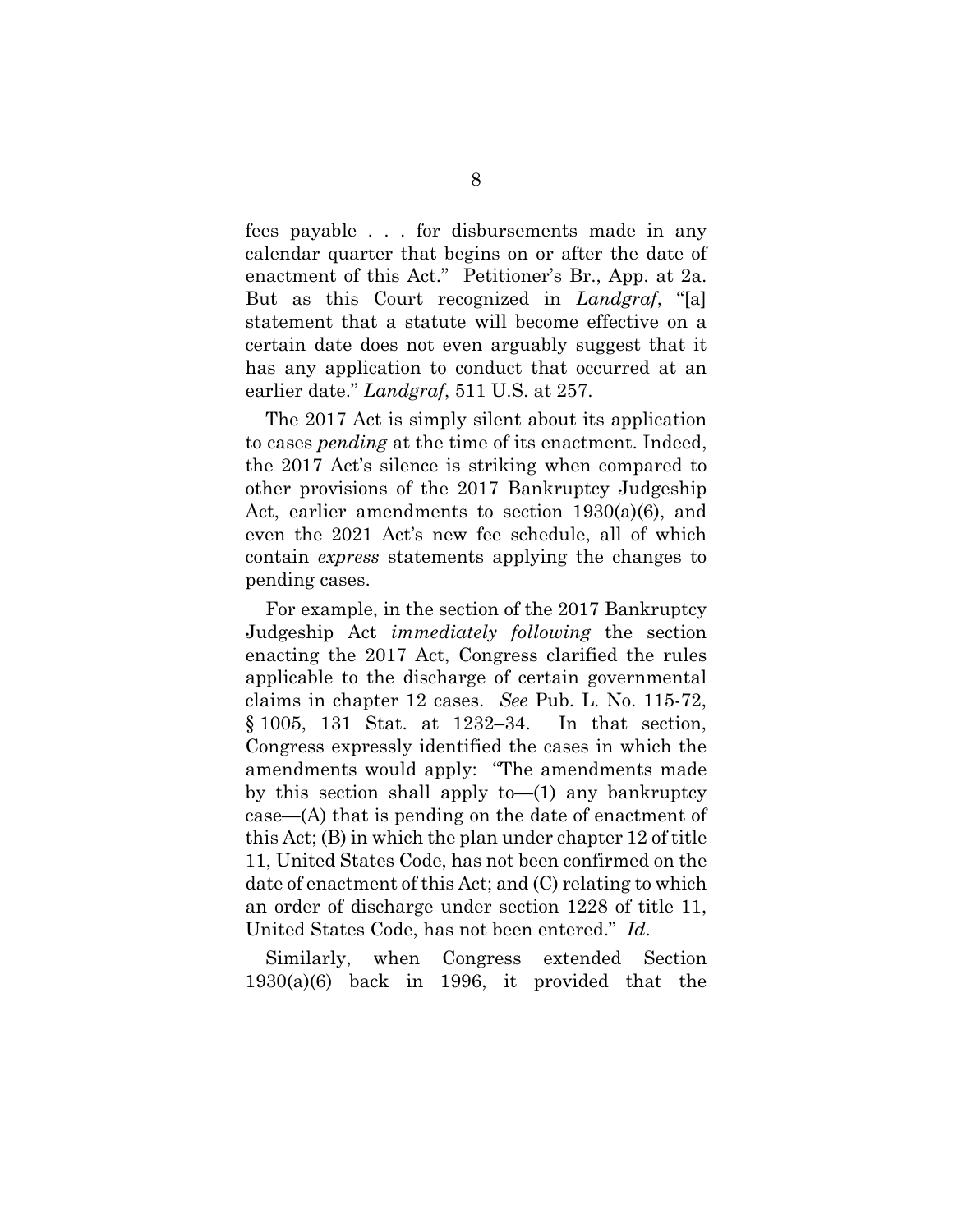amendment would apply to pending cases. Before 1996, Section 1930(a)(6) imposed fees only until a plan was confirmed. *See St. Angelo v. Victoria Farms, Inc.*, 38 F.3d 1525, 1528 n.2 (9th Cir. 1994). In January 1996, Congress enacted the Balanced Budget Down Payment Act, which amended Section 1930(a)(6) to impose fees "until the case is converted or dismissed." *See USA Sales, Inc. v. Off. of U.S. Tr.*, 532 F. Supp. 3d 921, 935 (C.D. Cal. 2021), *appeal pending*, No. 21- 55643 (9th Cir.). Courts reached different conclusions about whether the new fees were meant to apply to cases that were still pending but in which plans had been confirmed. *See id.* Congress responded by enacting the Omnibus Consolidated Appropriations Act in September 1996, which expressly made the 1996 amendment applicable to debtors whose plans were confirmed before the amendment's effective date. *Id*. Section 109(d) of that Act reads: "Section 101(a) of Public Law 104-91, as amended by section 211 of Public Law 104-99, is further amended by inserting ': Provided further, That, notwithstanding any other provision of law, the fees under 28 U.S.C. [§] 1930(a)(6) shall accrue and be payable from and after January 27, 1996, in all cases (*including, without limitation, any cases pending as of that date*), regardless of confirmation status of their plans' after 'enacted into law'." Pub. L. No. 104-208, 110 Stat. 3009 (1996) (emphasis added).

Finally, even the 2021 Act (which further amended 28 U.S.C.  $\S$  1930(a)(6)) itself contains a specific provision making its revised fee schedule applicable to cases pending at the time of its enactment: "The amendments made by subsection (d) shall apply to— (i) any case pending under chapter 11 of title 11,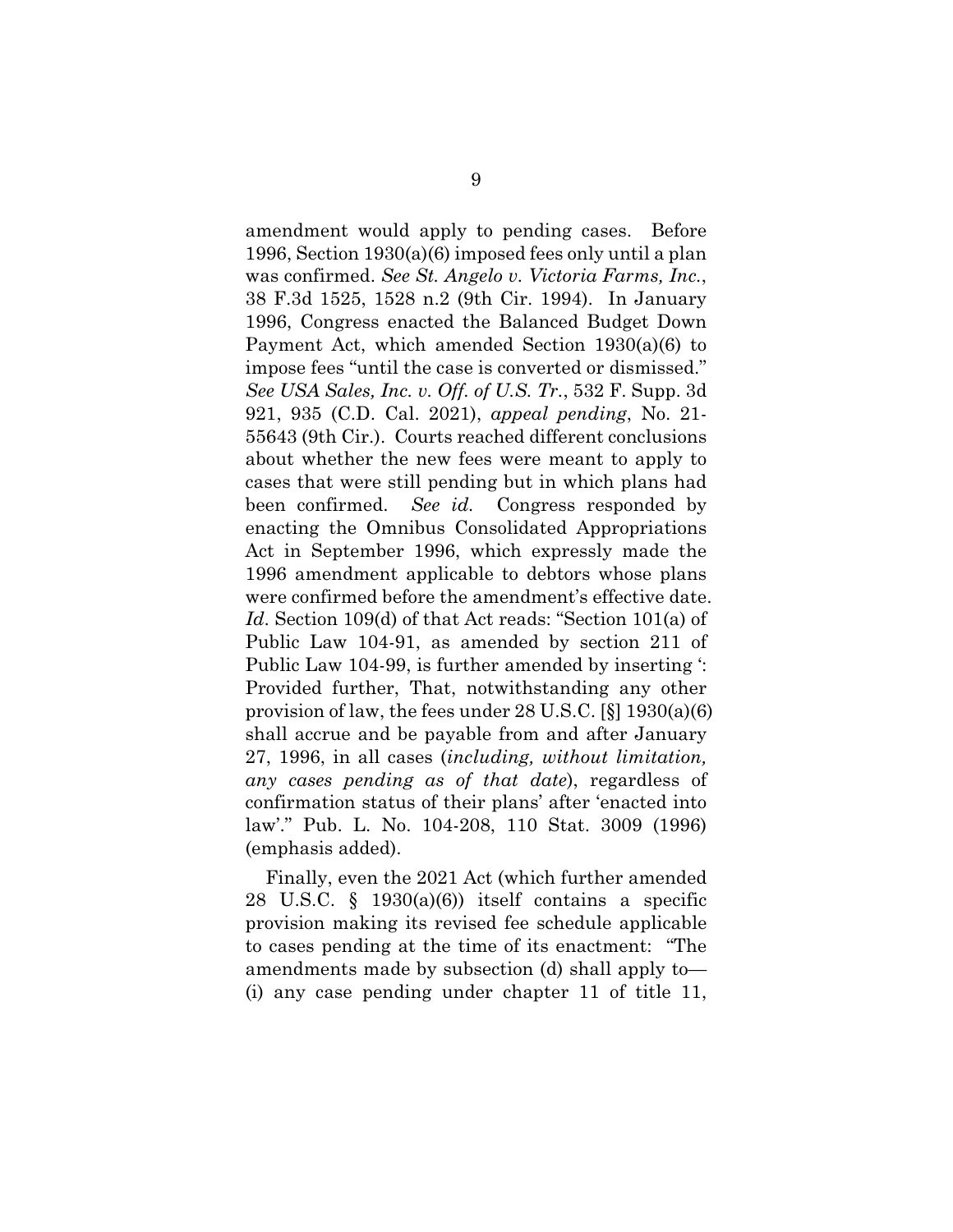United States Code, on or after the date of enactment of this Act." *See* Petitioner's Br., App. at 9a. Moreover, although Congress expressly addressed the applicability of the *2021 revised fee schedule* to pending cases, despite presumably being aware of the challenges to the 2017 Act's retroactivity and its prospective-only application in BA districts, Congress said nothing in the 2021 Act to require application of the *2017 fee schedule* to all cases pending at its enactment. *See* Petitioner's Br. at 32.

This Court "do[es] not lightly assume that Congress has omitted from its adopted text requirements that it nonetheless intends to apply, and [the Court's] reluctance is even greater when Congress has shown elsewhere in the same statute that it knows how to make such a requirement manifest." *Jama v. I.C.E.*, 543 U.S. 335, 341 (2005); *see also Martin*, 527 U.S. at 355 (comparing effective retroactive language with ineffective language). To the contrary, the Court assumes "'Congress acts intentionally and purposely' when it 'includes particular language in one section of a statute but omits it in another.'" *City of Chicago v. Env't Def. Fund*, 511 U.S. 328, 338 (1994) (quoting *Keene Corp. v. United States*, 508 U.S. 200, 208 (1993). The provisions applicable to chapter 12 cases in the 2017 Act, the prior amendments to section 1930(a)(6), and the 2021 Act itself all show that Congress knows how to be clear when it wants to make bankruptcy laws—and UST fees in particular—retroactively applicable to pending cases. No such express language appears in the 2017 Act.

2. In MF Global's case and in the Courts of Appeals that have considered whether the 2017 Amendment applies to pending cases, the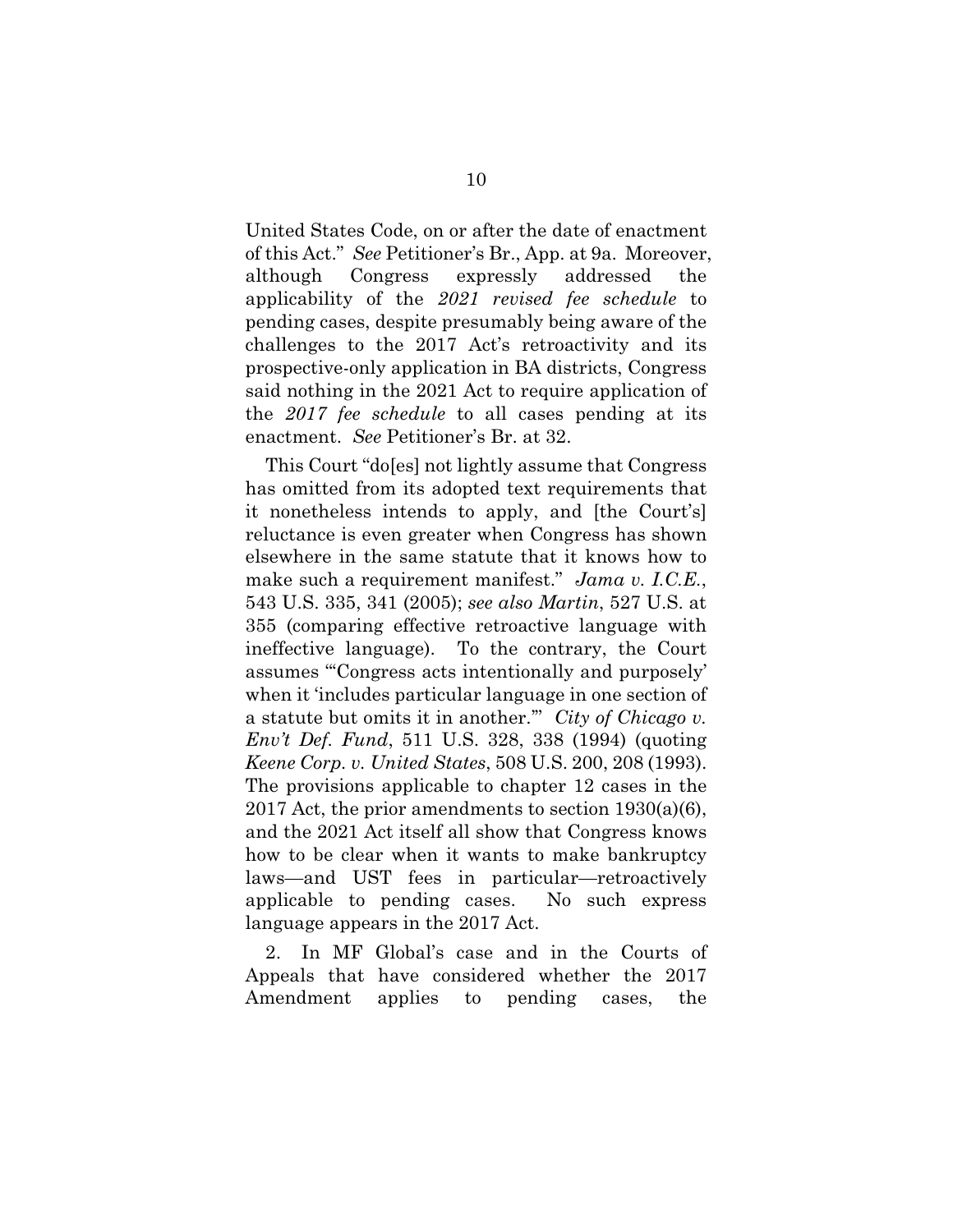Government has sought to overcome the presumption against retroactivity by citing an estimate from the Congressional Budget Office ("CBO") of the 2017 Act's budgetary effect. As an initial matter, however, relying on an obscure reference in a CBO report prepared for an unrelated purpose to supplant the presumption against retroactivity does not accomplish the purpose of the presumption. Requiring *Congress* to "make its intention clear helps ensure that Congress itself has determined that the benefits of retroactivity outweigh the potential for disruption or unfairness." *Landgraf*, 511 U.S. at 268. To the extent legislative history can *ever* reflect such "clear intention"—and there is significant doubt that it can4—the legislative history must, at a minimum "plausibly be read as reflecting [a] *general agreement*" in Congress before it will satisfy *Landgraf*'s express statement rule. *Id.* at 263 (emphasis added).

Second, even if legislative history could override the presumption against retroactivity and the absence of an express retroactivity provision like those included in related contexts, the CBO estimate is particularly ill-suited for that task. It is a six-page document analyzing whether the 2017 Act's creation of 18 new permanent bankruptcy judgeships would be offset by revenues generated from the quarterly fee increase.

<sup>4</sup> *See Landgraf*, 511 U.S. at 287–88 (Scalia, J., concurring in the judgments) ("If it is a 'clear statement' we are seeking, surely it is not enough to insist that the statement can 'plausibly be read as reflecting general agreement'; the statement must clearly reflect general agreement. No legislative history can do that, of course, but only the text of the statute itself. That has been the meaning of the 'clear statement' retroactivity rule from the earliest times.").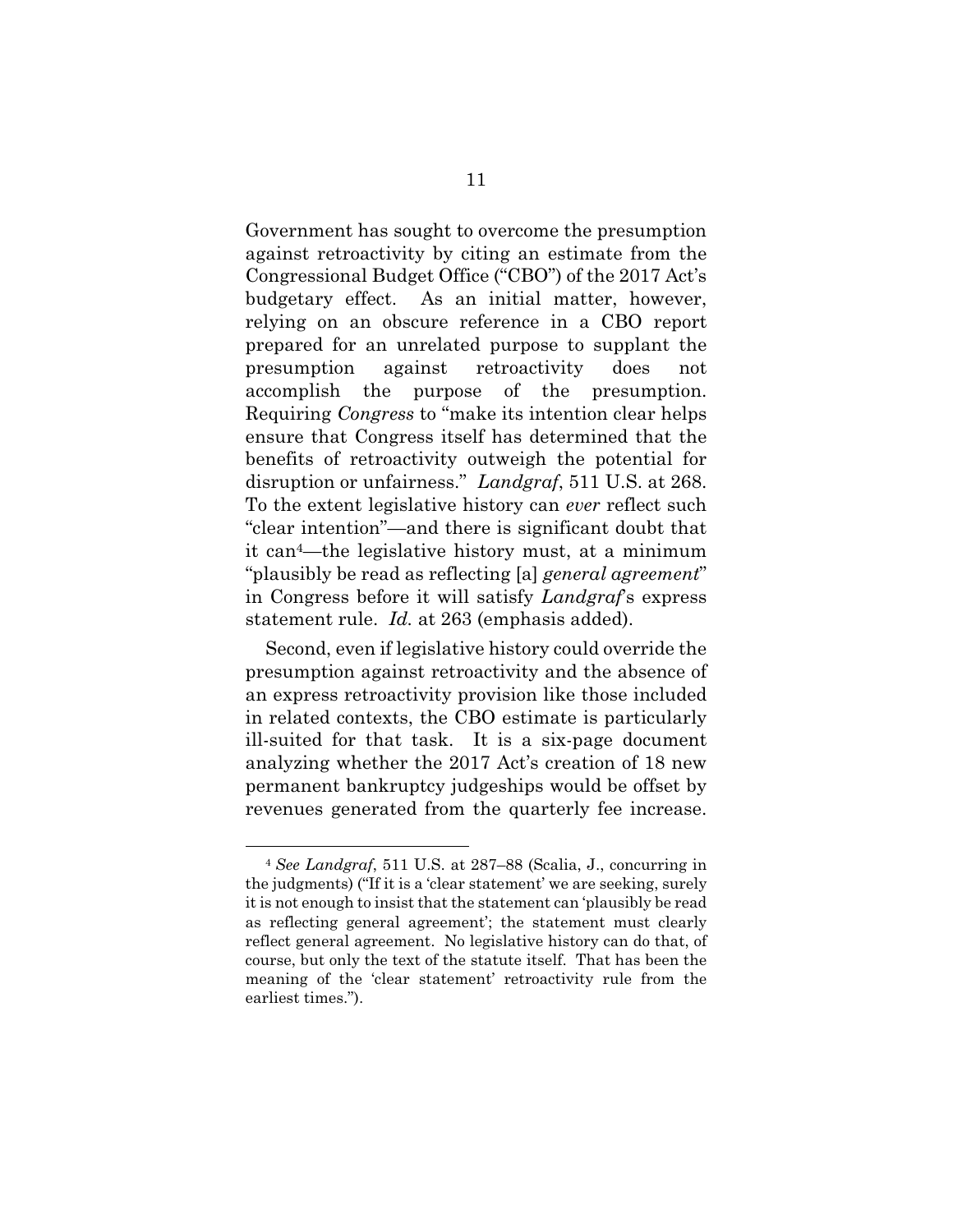In the midst of that report, the CBO twice mentions that it *assumed* the quarterly fee increase would apply to "ongoing Chapter 11 bankruptcy cases." CBO Cost Estimate, *H.R. 2266: Bankruptcy Judgeship Act of 2017* (May 18, 2017) (reproduced at C.A. App. 280–85). The CBO did not explain why it made that assumption. Accordingly the CBO estimate is hardly sufficient to override *Landgraf*'s presumption against application of new statutes to pending cases.

Aside from statutory text, "the authoritative source for finding the Legislature's intent lies in the Committee Reports on the bill, which 'represen[t] the considered and collective understanding of those Congressmen involved in drafting and studying proposed legislation." *Garcia v. United States*, 469 U.S. 70, 76 (1984); *see also Eldred v. Ashcroft*, 537 U.S. 186, 209–10 n.16 (2003); *Thornburg v. Gingles*, 478 U.S. 30, 44 n.7 (1986). Here, however, the House Judiciary Committee Report accompanying the 2017 Act contains nothing even suggesting that the quarterly fee increase would apply to pending cases. It does confirm, though, that the CBO estimate relied on by the Government "*was not available at the time of filing of this report*." H.R. Rep. No. 115-130, at 9 (2017) (emphasis added). And while the House Judiciary Committee Report includes an informal estimate of the budget impact of the 2017 Act, it does not mention *any* of the assumptions the CBO later used.

There is thus simply no evidence that anyone in Congress who voted for the 2017 Act—passed as part of a large appropriations bill at the behest of the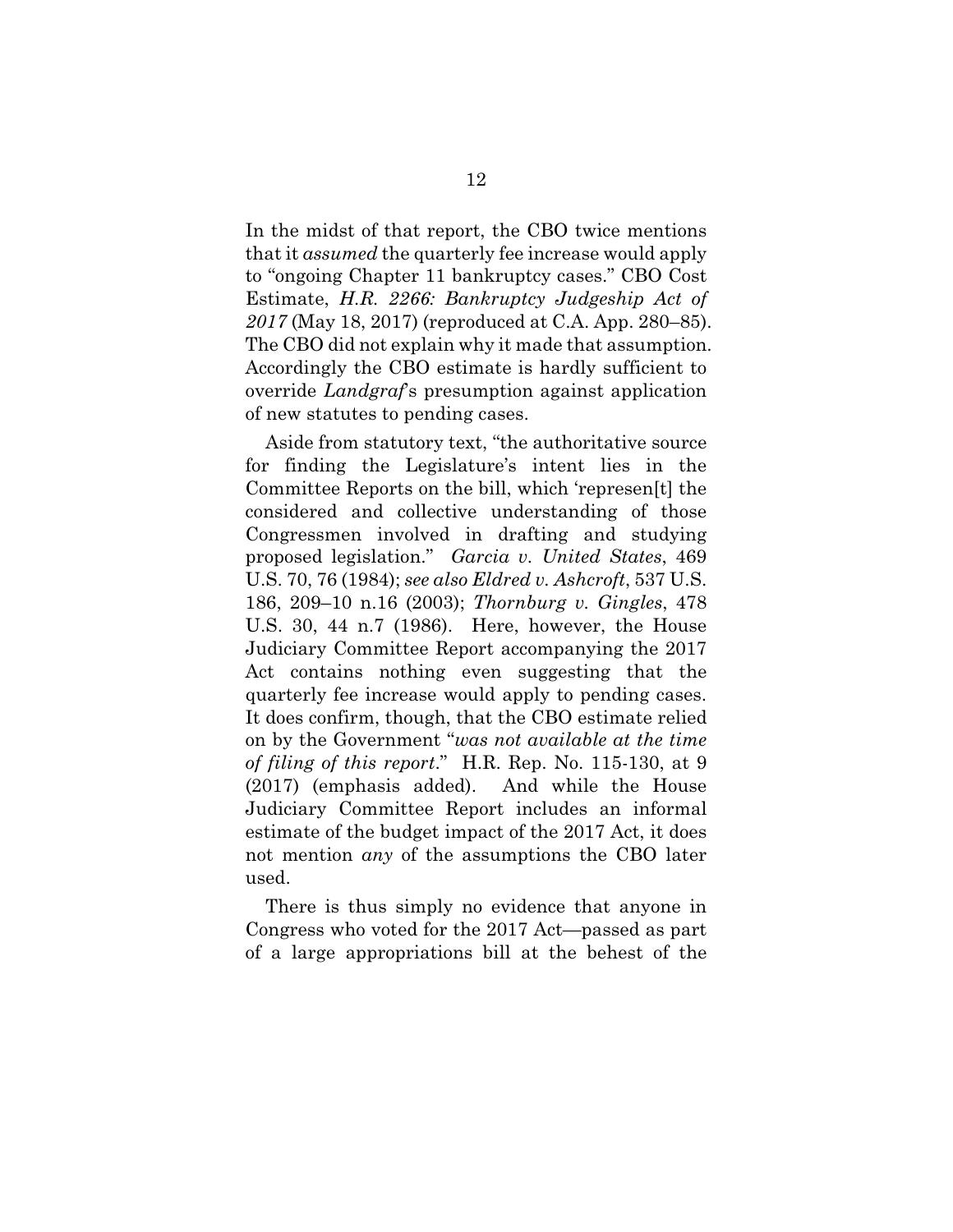UST5—ever contemplated whether it was appropriate to apply it retroactively to pending cases, much less that the issue was carefully considered by the majority of Congress enacting it. *Landgraf*, 511 U.S. at 268. There are no floor debates discussing retroactivity; no House or Senate committee reports stating that the fee increase would apply to pending cases; and no evidence that anyone in Congress ever even read the post-Committee CBO estimate or agreed with its assumptions. 6 Passing references in a CBO document cannot demonstrate the "general agreement" necessary to show clear congressional intent to make a law retroactive. *Id.* at 262.

3. The Government has also sought to distinguish Congress's decision to make the 1996 amendments to section  $1930(a)(6)$  expressly applicable to pending

<sup>5</sup> *See* U.S. Department of Justice, *UST Program FY 2022 Performance Budget Congressional Submission* 14 (May 2021) ("To ensure the Program could continue to offset its appropriation, . . . [a] modified version of the USTP's proposal to adjust quarterly fees for the largest chapter 11 debtors was enacted in October 2017 with the passage of the Bankruptcy Judgeship Act of 2017."), *available at* https://www.justice.gov/ jmd/page/file/1398586/download.

<sup>6</sup> While the 2017 Act was passed with no study by Congress about the impact on debtors of increased fees, it should be noted that in 1993, Congress directed the Judicial Conference to study whether Congress should adopt "graduated" filing fees in chapter 11 and chapter 13 cases "based on [the value of] assets, liabilities, or both" and report back to Congress by March 31, 1998. *See* Pub. L. No. 103-121, § 111, 107 Stat. 1153, 1165 (1993). The Judicial Conference's report to Congress rejected the concept, and observed that "[a] graduated fee system could invite constitutional challenges on "equal protection" or "taking" grounds." *See Study: Filing Fees Should Remain Fixed*, 32 Bankr. Ct. Dec. Weekly News & Comments 5 (Apr. 14, 1998).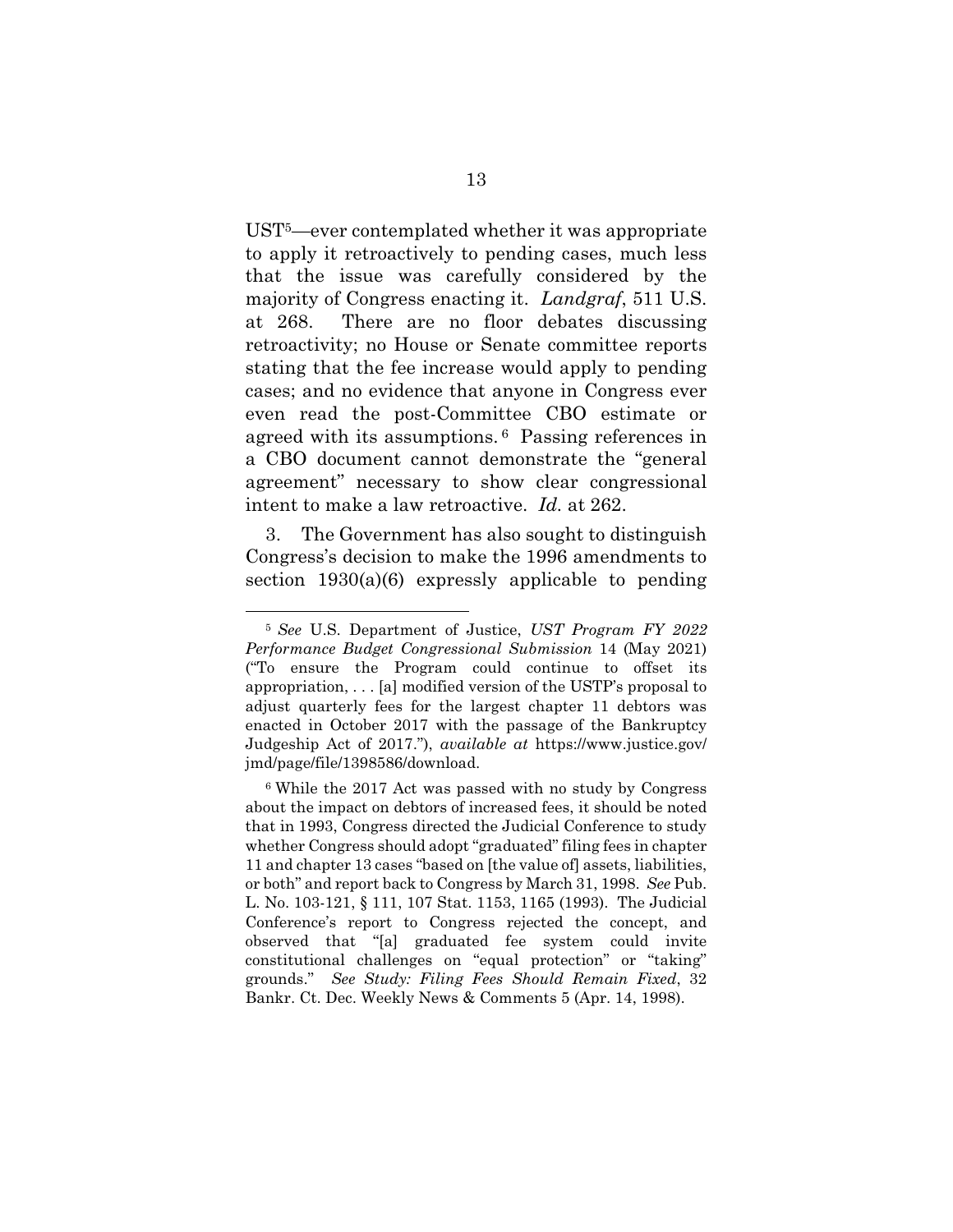cases, without doing the same for the 2017 Act. Pointing to a 2007 revision to the quarterly fee schedule that was not made expressly applicable to pending cases but did not lead to retroactivity challenges, one court adopted the UST's position that this reflects a "widespread understanding" that "fee increases apply to postenactment disbursements in pending cases." *See Hobbs v. Buffets, L.L.C. (In re Buffets, L.L.C.)*, 979 F.3d 366, 374–75 (5th Cir. 2020). This is a major overgeneralization. The 2007 changes were *de minimis* adjustments to the quarterly fee schedule, which merely raised the minimum fees by amounts ranging from \$125 to \$20,000 per quarter and changed the cap from \$10,000 reached at disbursements of \$5,000,000, to \$30,000 reached at disbursements of \$30,000,000. *Compare* 28 U.S.C. § 1930(a)(6) (2006) *with* 28 U.S.C. § 1930(a)(6) (2008).

These 2007 amendment changes are nothing like the 2017 Act, which fundamentally altered the structure of the quarterly fee regime, and caused even the Judicial Conference to defer applying the new regime to cases in BA districts (and to do so only prospectively in newly filed cases). *See* Petitioner's Br. at 9. Indeed, the 2017 Act was the first significant change in the quarterly fee regime since the 1996 amendments (which, for the first time, required payment of quarterly fees after confirmation). Unsurprisingly, regime changes like those in 1996 and 2017 raise retroactivity questions that are not raised when *de minimis* changes are made to the fee schedule.

4. At bottom, to override the presumption against retroactivity, it is not enough for this Court to think Congress most likely intended to apply the new fee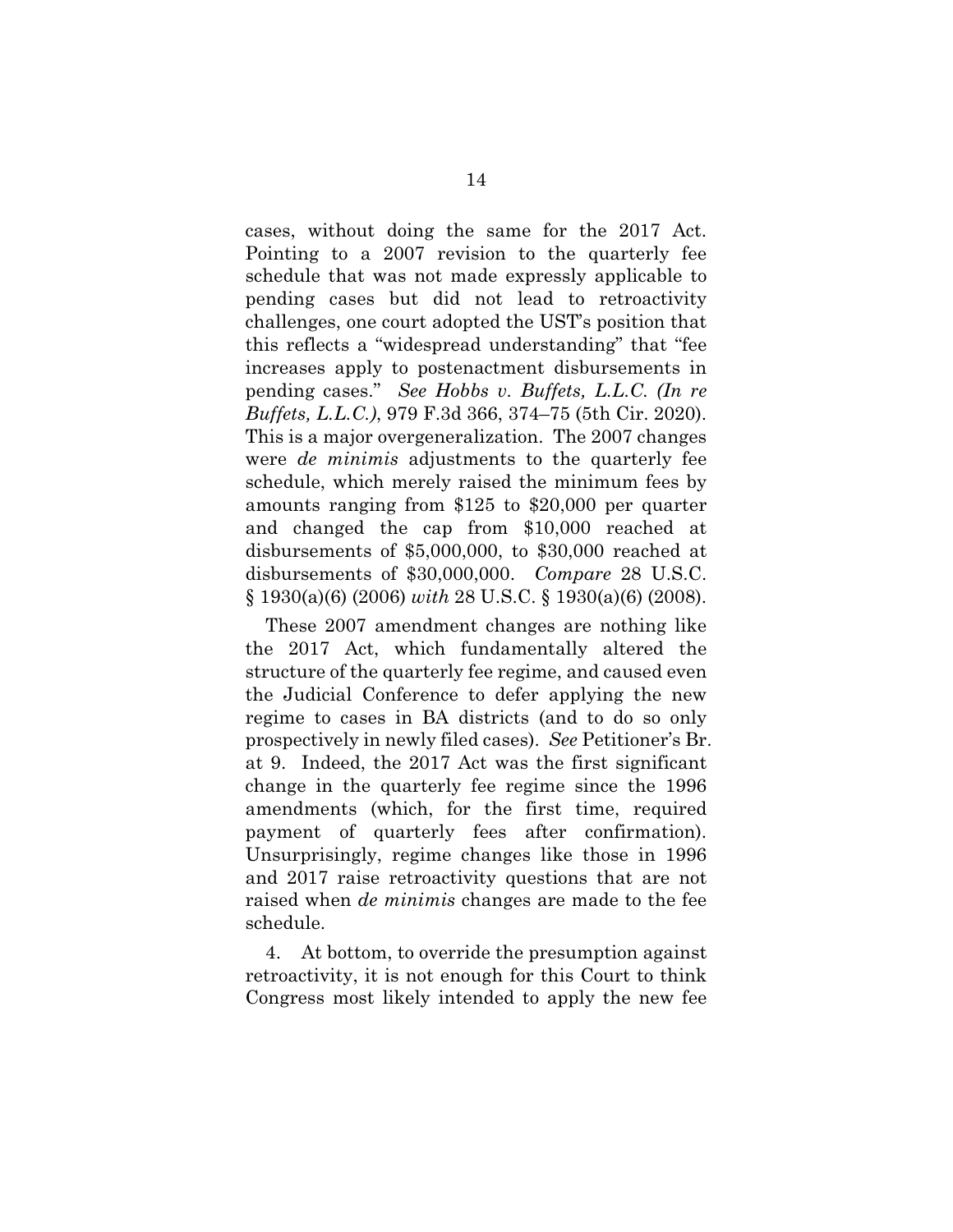regime to pending cases, or that if Congress had thought about it, it would have done so. The presumption against retroactivity requires the Court to assume Congress *did not* intend to apply the law retroactively unless it "expressly prescribed" a retroactive reach. *Landgraf*, 511 U.S. at 280. "Such a requirement allocates to Congress responsibility for fundamental policy judgments concerning the proper temporal reach of statutes, and has the additional virtue of giving legislators a predictable background rule against which to legislate." *Id.* at 273. Because the UST cannot show that the 2017 Act contains the requisite unambiguous instruction to apply the new fee regime to pending cases, the Court should hold that it does not apply to Petitioner, MF Global, and other debtors with cases pending at its enactment.

#### **D. The 2017 Act Operates Retroactively When Applied To Petitioner and MF Global**

The second step under *Landgraf* requires the Court to consider whether the law has a retroactive effect. A law has retroactive effect if it "would impair rights a party possessed when he acted, increase a party's liability for past conduct, or impose new duties with respect to transactions already completed." *Landgraf*, 511 U.S. at 280. "The conclusion that a particular rule operates 'retroactively' comes at the end of a process of judgment concerning the nature and extent of the change in the law and the degree of connection between the operation of the new rule and a relevant past event." *Id*. at 270.

In *Vartelas v. Holder*, 566 U.S. 257 (2012), this Court considered whether the presumption against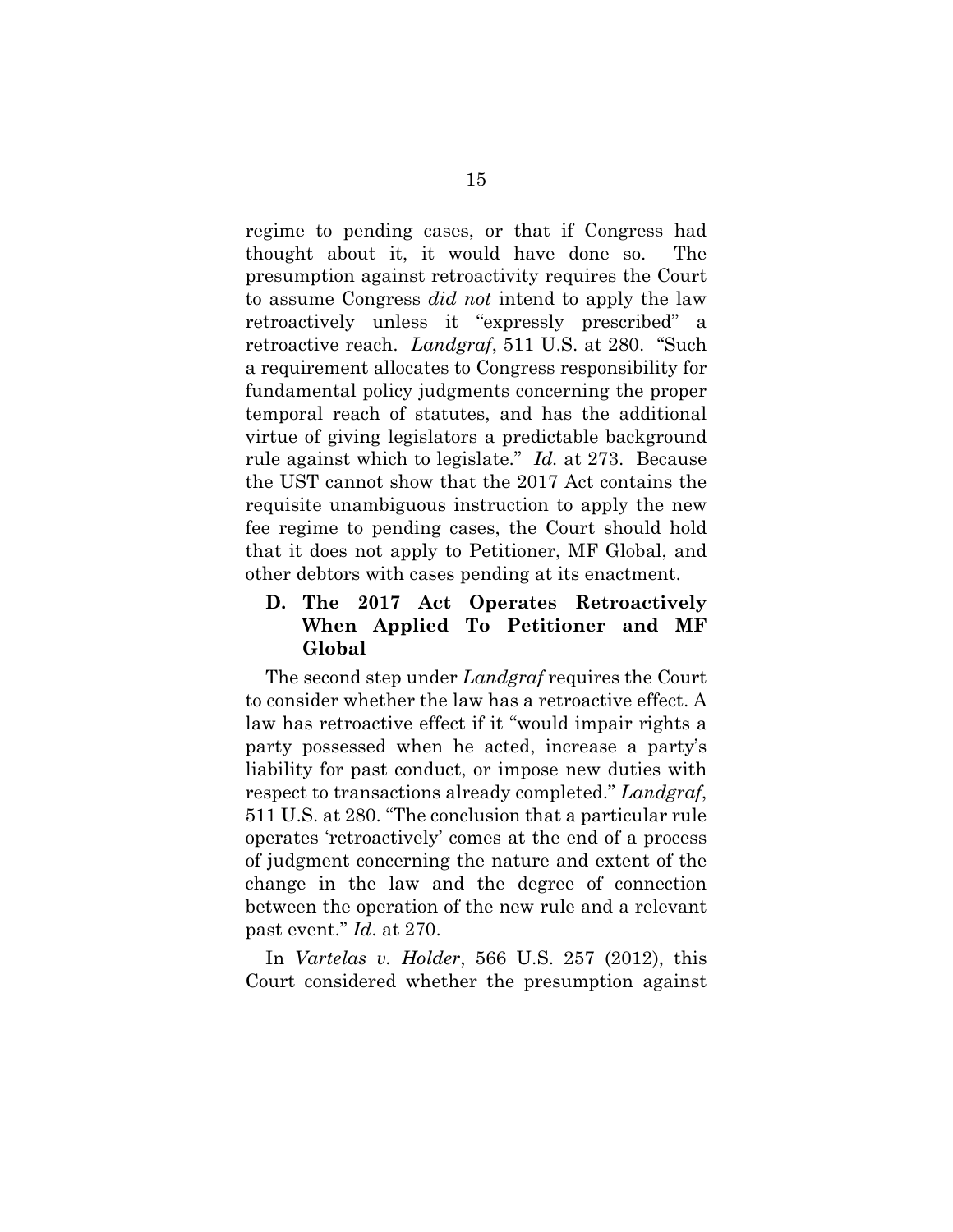retroactivity applied to certain changes in immigration laws. Vartelas pleaded guilty in 1994 to conspiring to make or possess counterfeit checks. *Id*. at 264. At the time of Vartelas' guilty plea, lawful permanent residents who had committed similar crimes could take brief trips abroad without having to reapply for re-admission upon their return. *Id*. at 263. In 1996 Congress passed the Illegal Immigration Reform and Immigrant Responsibility Act, 110 Stat. 3009–546, which, among other things, required lawful permanent residents who had committed a crime to reapply for admission and face potential exclusion anytime they sought to reenter the country. *Vartelas*, 566 U.S. at 263. When, after a brief trip abroad, Vartelas was denied reentry, he challenged his exclusion on the ground that IIRIRA should not have been applied retroactively to him. Among other things, the Government argued that the law did not have retroactive effect because it applied only to *future* entries to the country. *Id*. at 269–70. The Supreme Court squarely and unequivocally rejected this argument, calling it "disingenuous." It held that although "Vartelas' return to the United States *occasioned* his treatment as a new entrant," the "*reason* for the 'new disability' imposed on him" was his pre-IIRIRA guilty plea. *Id.* (emphasis added).The law therefore attached new disabilities (the need to reapply for admission) to past transactions (Vartelas' guilty plea) and thus operated retroactively.

Here, as in *Vartelas*, the 2017 Act "attaches new legal consequences" (dramatically increased fees) "to events completed before its enactment" (debtors' chapter 11 petitions and confirmation of liquidation plans). *Id.* at 273. Importantly, after commencing a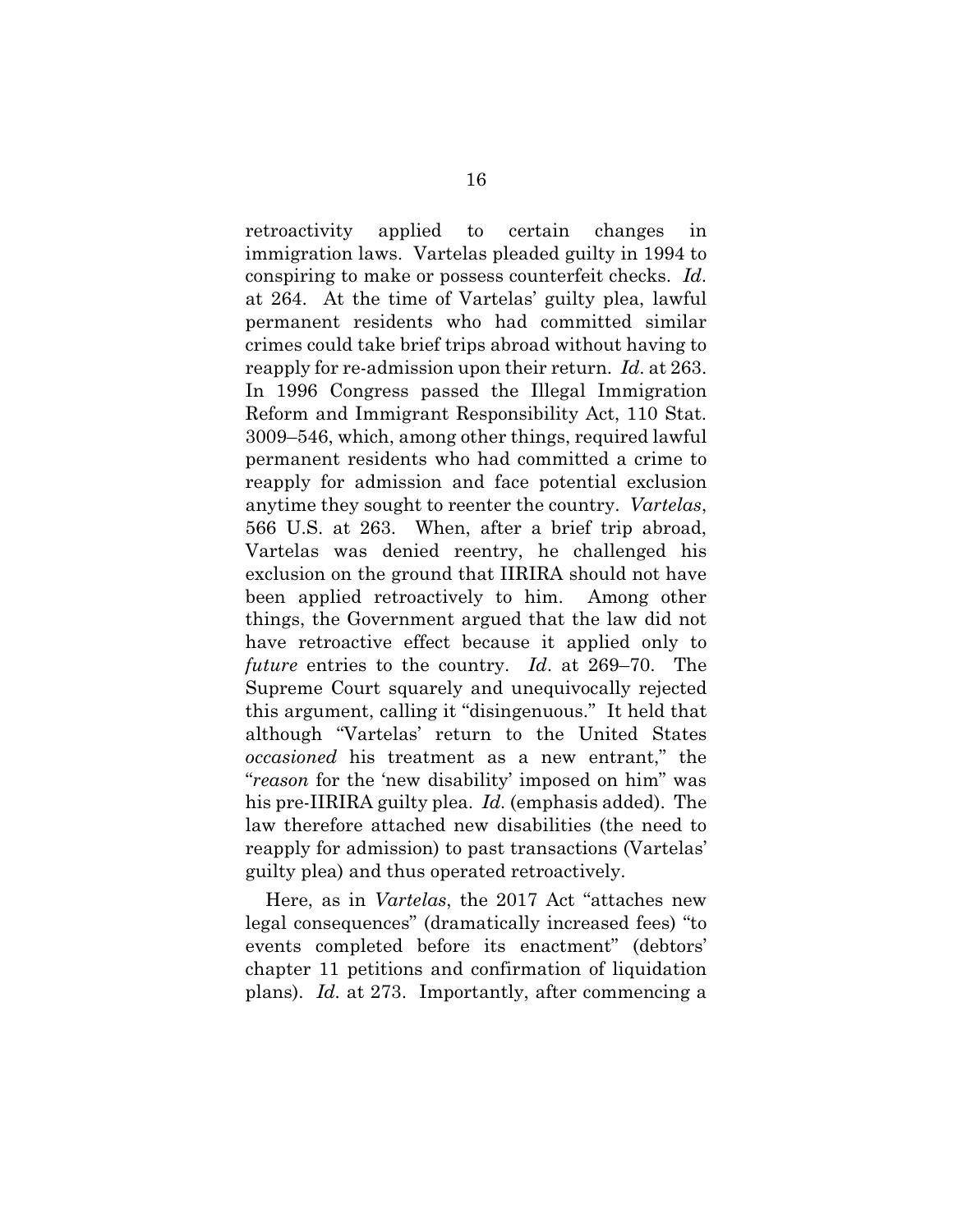chapter 11 case, quarterly fees must be paid until the case is converted or dismissed. *E.g.*, Petitioner's Br. at 10. As in *Vartelas*, Petitioner and MF Global therefore have no practical ability at this point to avoid the dramatic increase in quarterly fees. Indeed, because both Petitioner's and MF Global's plans are liquidating plans, they *must* distribute all estate property and pay administrative expenses; they have no discretion to stop making disbursements to avoid quarterly fees.7 In contrast, debtors who are aware of the new fee regime before they file for bankruptcy or pursue confirmation of a plan can take actions to limit their exposure, such declining to file for chapter 11, consolidating debtors, or pursuing similar strategies. Because applying the 2017 Act would thus "increase a party's liability for past conduct," it operates retroactively. *Landgraf*, 511 U.S. at 280; *see generally In re Burk Dev. Co.*, 205 B.R. 778, 796–98 (Bankr. M.D. La. 1997) (prior amendment to Section  $1930(a)(6)$ operated retroactively when applied to chapter 11 cases with confirmed plans).

Moreover, "the nature and extent of the change in the law" caused by the 2017 Act is extreme, violating the "fair notice" concern considered when determining whether a statute applies retroactively. *See Landgraf*, 511 U.S. at 270. When Petitioner's and MF Global's cases were commenced and their liquidating plans

<sup>7</sup> The term "disbursements" does not necessarily bear any relationship to a debtor's cash available to make the UST payments, since it simply covers all outgoing payments by an estate, from paydowns on revolving lines of credit to employee payroll to professional fees to creditor distributions. *See, e.g.*, *Cranberry Growers Coop. v. Layng*, 930 F.3d 844, 850 (7th Cir. 2019) (disbursements to be construed broadly).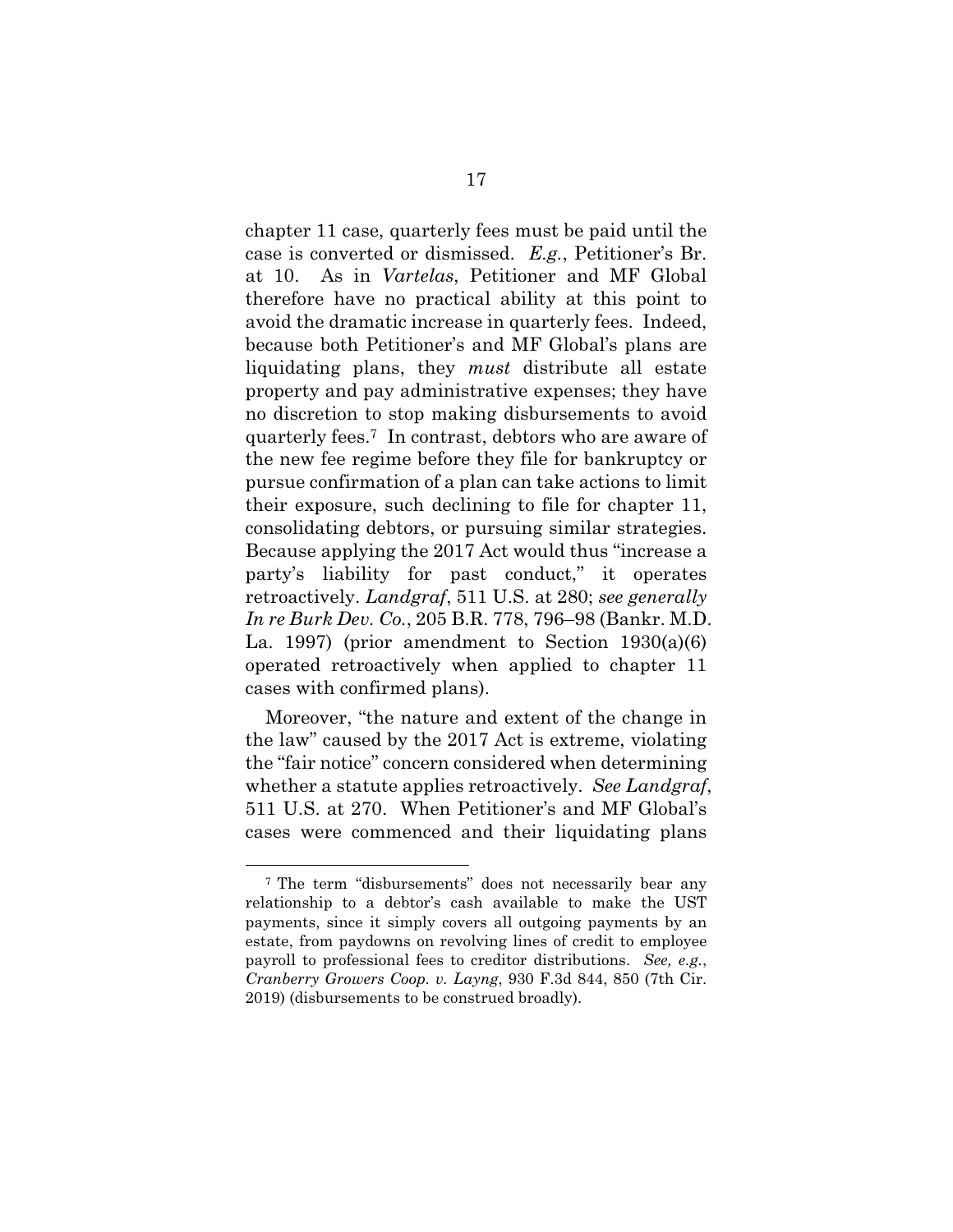were approved, quarterly fees were capped at \$30,000 per debtor, and that cap could be reached only when disbursements reached \$30,000,000 in a single quarter for a single debtor. The 2017 Act, however, substantially increased those fees to over 800% of their previous amount. The pre-2017 Act cap of \$30,000 per debtor is now met any time disbursements reach \$3 million, and the new cap of \$250,000 is triggered when disbursements reach \$25 million in a quarter. In fact, MF Global has paid on behalf of its affiliated debtors' estates more to the UST in quarterly fees during the past three years than it paid in the six years between its 2011 bankruptcy filing and the 2017 Act.8

Moreover, the broader statutory context of section  $1930(a)(6)$  confirms the "activity Congress targeted" through the quarterly fees is the debtor's use of the bankruptcy system. *Vartelas*, 566 U.S. at 269–70. The introductory paragraph to section 1930(a) provides that "[t]he parties *commencing a case* under title 11 shall pay to the clerk of the district court or the clerk of the bankruptcy court, . . . the following filing fees." 28 U.S.C.  $\S$  1930(a) (emphasis added). This language makes clear the *reason* a party must pay any of the fees imposed by subsection (a) including the quarterly fees of subsection (a)(6)—is that this party has "commenc[ed] a [bankruptcy] case"

<sup>8</sup> Under the prior fee schedule the three debtors with estates still being administered under MF Global's Plan paid \$758,925 in aggregate UST fees from Q2-2013 through Q4-2017, whereas those three debtors' aggregate fees for just two quarters—Q1- 2018 and Q4-2019—were \$800,159 under the 2017 Act's new fee schedule. *See* Appellants' Br. at 18, *In re MF Glob. Holdings Ltd.*, No. 20-3863 (2d Cir. Feb. 11, 2021), ECF No. 35.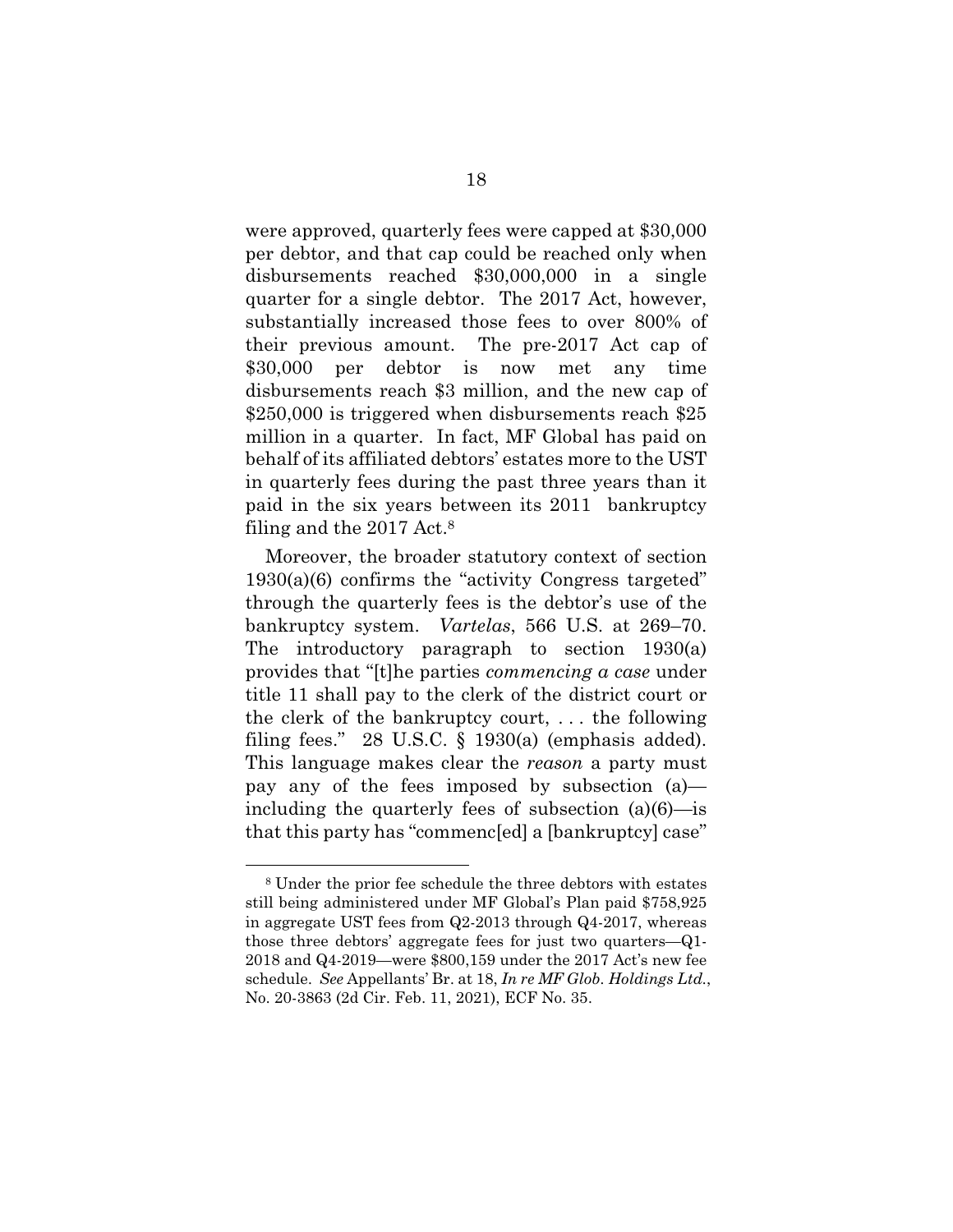and made use of the bankruptcy system. That is, but for the commencement of a chapter 11 case, a business will have no liability for quarterly fees based on disbursements made in the ordinary course of business. Like in *Vartelas*, although future disbursements are the *occasion* for the increased fee regime to be applied to debtors like MF Global, the *reason* they are subject to that regime at all is their past decision to file for bankruptcy and the terms of their confirmed plans. A retroactive application of the 2017 Act would thus impose enormously greater consequences for these debtors and their creditors than could have been anticipated when their cases were commenced and their plans were confirmed.

\* \* \*

In sum, the 2017 Act operates retroactively by significantly raising the costs associated with the chapter 11 plans of Petitioner and MF Global, long after their bankruptcy cases were filed and their plans were confirmed. However, because the 2017 Act does not expressly state that it was intended to apply retroactively to pending cases, the presumption against retroactivity compels the conclusion that Congress did not intend this result. The Court should therefore hold that, as a matter of statutory interpretation, the 2017 Act does not apply to debtors like Petitioner and MF Global, whose cases were pending when Congress enacted the 2017 Act.

#### **CONCLUSION**

For the foregoing reasons, the Court should reverse.